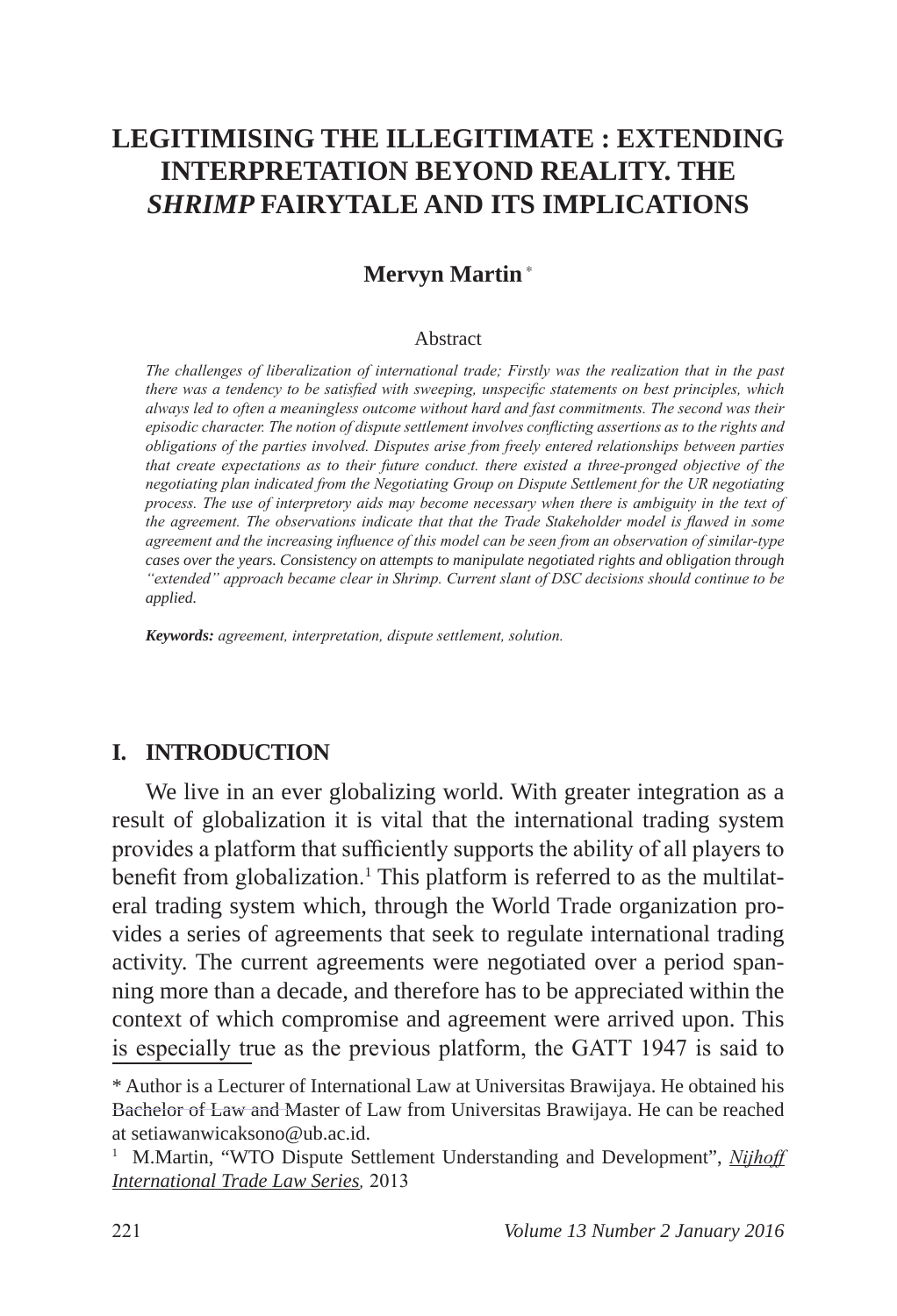have become obsolete as it failed to accommodate developments within the international trading system. Therefore, there are a number of matters that must be weighed when seeking to appreciate the context upon which the foundations that this regulatory system was built upon.

The notion of international trade integration is often referred to as free trade.<sup>2</sup> Although not a hundred percent linguistically accurate as even free trade as a policy concept contains some restriction,<sup>3</sup> free trade basically means the elimination of all artificial/protective trade barriers to the exchange of products across national markets. The idea is that prices faced by producers and consumers will be determined by the world market, reflected by the availability of such goods.<sup>4</sup> Indeed, some early free trade writers viewed the world market as one unit, and the quest for benefit and advantage was seen as a mutual endeavor throughout the world.<sup>5</sup> Much of the underlying considerations and objectives of the free trade approach relate to concepts of efficiency in production, a large market base and that market barriers lead to inefficiencies.<sup>6</sup>

According to trade theorists,<sup>7</sup> the basic/pure theory of trade is concerned with answering two sets of questions. First, why and how countries gain from trade. Second, is to explain the pattern of that trade, basically meaning why certain countries export some goods, and import others.<sup>8</sup> The first set is called welfare economics, while the second set is called positive economics. Welfare economics is primarily concerned with the effects of trade on real income, total satisfaction, welfare and develop-

<sup>2</sup> *Ibid.*

<sup>&</sup>lt;sup>3</sup> Examples include national security, protection of public morals, food safety and the contentious development policy vehicles such as infant industry protection and local content requirement

<sup>4</sup> D. Irwin, *Against the Tide : an intellectual history of free trade,* Princeton University Press, 1996. P. 5

<sup>5</sup> D. Irwin, ibid, at p. 60, referencing the work of Jacob Vanderlint, 1734.

<sup>&</sup>lt;sup>6</sup> Irwin, ibid, p. 87. The consolidation of the case for free trade through the theory of comparative advantage was developed by the classical economists in the  $19<sup>th</sup>$  Century following through from Adam Smith's ideas.

<sup>7</sup> A. Smith, *The Wealth of Nations,* New York: Modern Library, 1994 [1776] and D. Ricardo, *On the Principles of Political Economy, and Taxation,* Harmondsworth: Penguin, 1971 (Originally published 1817)

<sup>&</sup>lt;sup>8</sup> N. Grimwade, *International Trade; New Patterns of Trade, Production and Investment*, 2nd Edition, Routledge, 2000, p. 29-30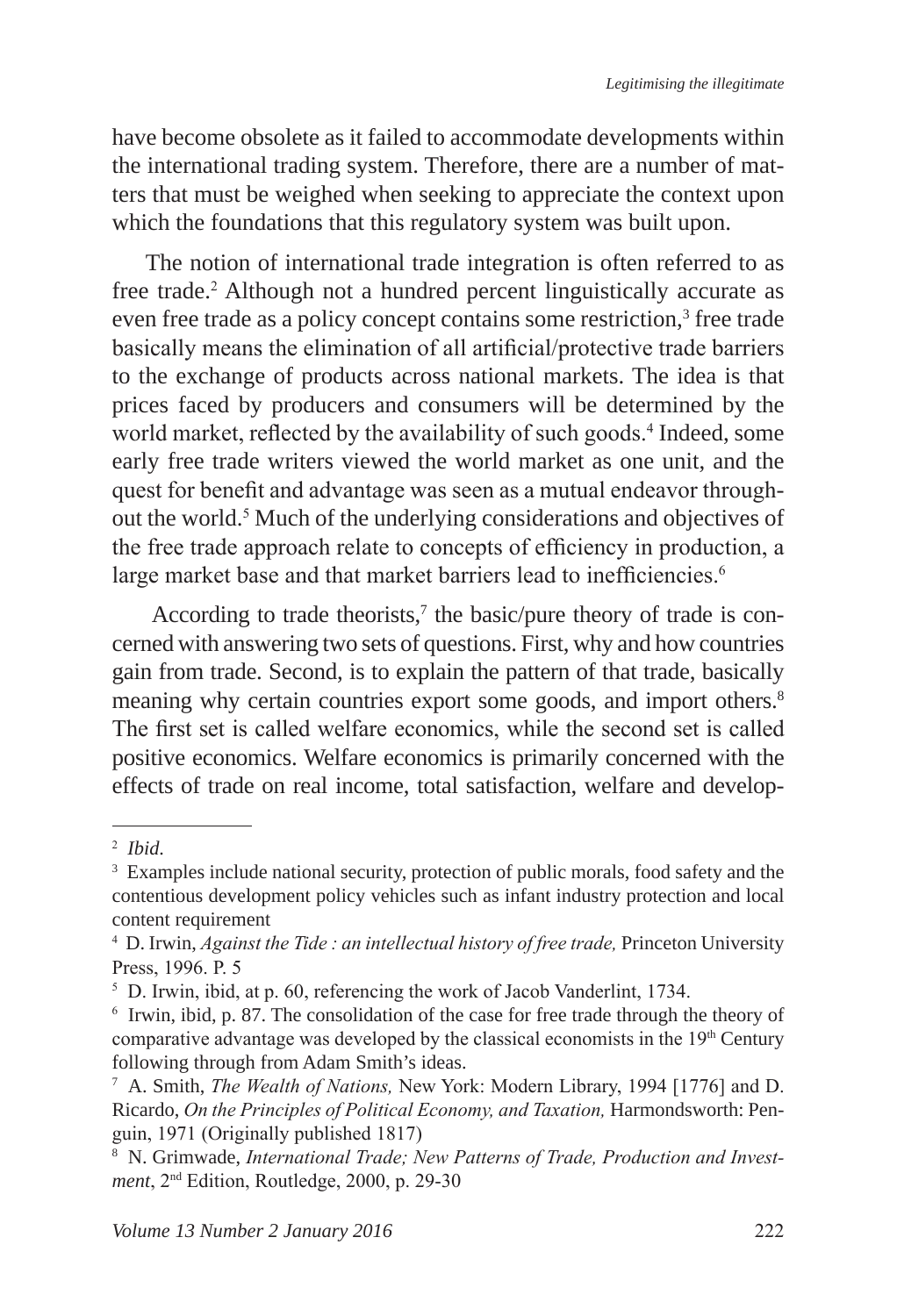ment. Positive economics involves considerations that are non-monetary, and focuses on the structure, volume and direction of trade: focusing on the efficiency in production and between factors of production.

According to a prominent Classical trade theorist, Adam Smith, trade is a basic manifestation of human nature through the propensity to trade, barter and exchange one thing for another.<sup>9</sup> To substantiate such an assertion, Smith submitted that instead of attempting to produce all products that they were able to, a country should focus on producing products where they enjoyed a cost advantage over other countries. By doing so, their resources would be concentrated on specialization in producing such goods leading to greater efficiency and higher output. Smith also advocated for a large market base, stating that this would lead to wealth creation. To achieve this trade should be impediment free. Hence countries could then trade their surplus resulting in higher output from greater efficiency, at lower prices, based on the requisite terms of trade. The bigger the market base for trade the greater the wealth creation and satisfaction leading to welfare and development enhancement resulting from specialized production and trade. Smith's theory has been criticized for placing too much emphasis on absolute costs differences. However a number of subsequent theorists support the basic idea of specialization and large, impediment free market.<sup>10</sup>

Although mankind have been actively involved in cross border exchange of goods from the beginning of recorded history, $\frac{11}{11}$  the full impact of trade theory in practice can be appreciated from attitudes taken by major economies through their international trade policy practices in the late eighteenth and nineteenth centuries.<sup>12</sup> As a result of this

<sup>9</sup> A. Smith, supra note 7, p. 14

<sup>&</sup>lt;sup>10</sup> See J. S Mill, Principles of Political Economy [1884]. Ed. W.J Ashley London, 1909. See M. Trebilcock and R. Howse, *The Regulation of International Trade,* 3rd edition, Routledge, 2005, p. 5, for example David Ricardo, the Heckcher-Ohlin Theorem through the Factor Proportions Hypothesis and Raymond Vernon of the Harvard Business School through his Product Cycle Theory..

<sup>&</sup>lt;sup>11</sup> S. Kemp, "Psychology and Opposition to Free Trade", *World Trade Review*, Volume 6:1, 2007, 25-44*,* p. 27

See also R. Horan, E. Bulte, and J. Shogren, "How Trade Saved Humanity from Biological Extinction : An Economic Theory of Neanderthal Extinction" *Journal of Economic behavior and Organization, 58 (1) 1-29*

<sup>&</sup>lt;sup>12</sup> M. Trebilcock and R. Howse, supra note 10, p. 21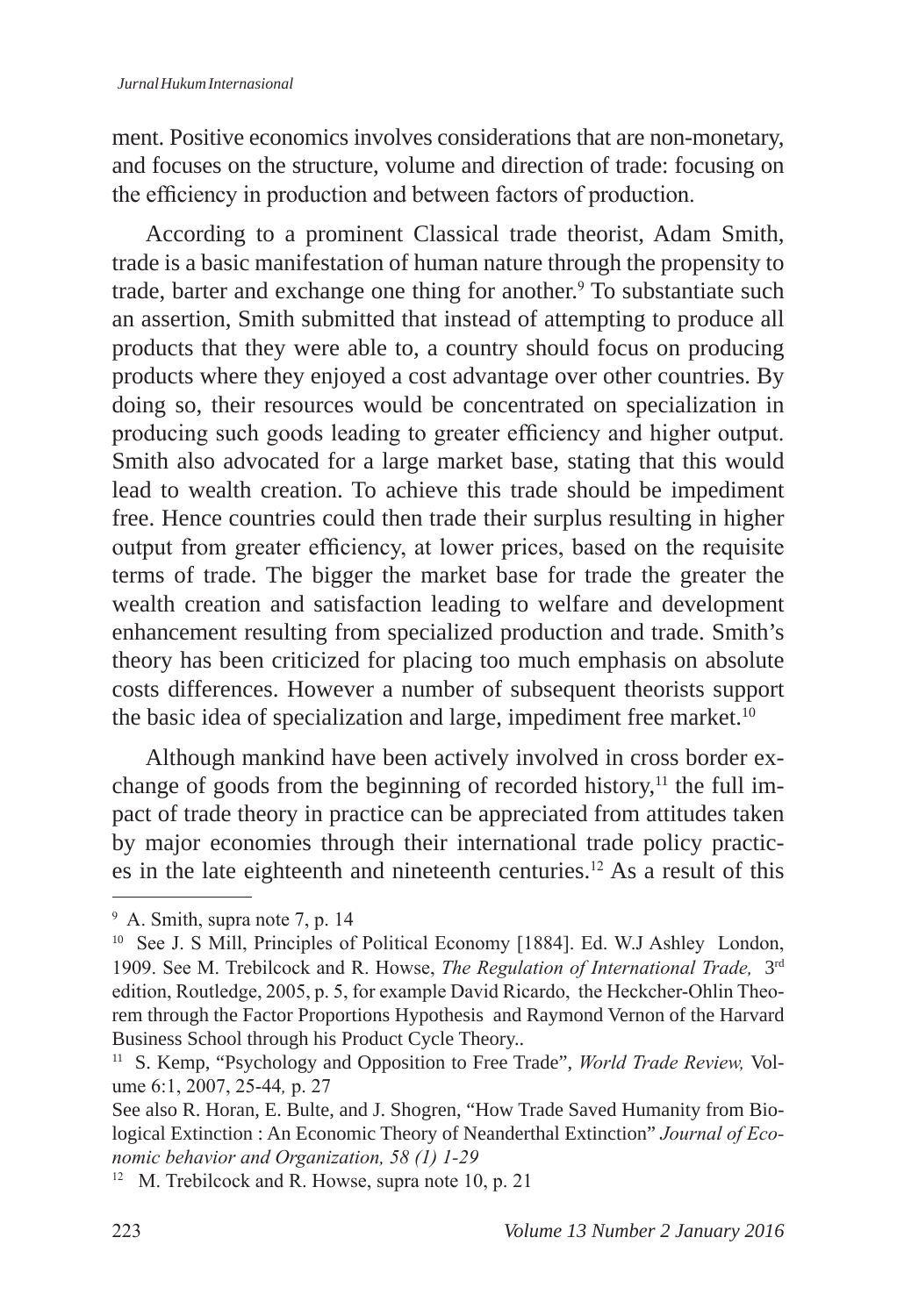long relationship between man and the need to trade, it is expected that through such activity, customary practices developed including the notion of fair exchange and fair distribution arising from such activity.13 The influence of free trade precepts are connected to the quest for larger market bases, which led to greater unification of markets. As a result, barriers within domestic markets fell. This inevitably led to the practice of free trade being taken into a wider context as countries practiced such principles when trading across national borders. The repealing of the Corn Laws in 1846 which has been attributed in part to the influence of Smith and Ricardo, was followed by unilateral liberalization in Britain. Many other major European economies like France and Germany followed suit and as a result, these major economies negotiated trade liberalizing treaties between them. Contained within these treaties was the most favored nation (MFN) principle which in essence meant that they would extend to each other any more favorable concessions that each might subsequently negotiate with third countries,<sup>14</sup> or in other words automatic reciprocity. This reinforced the environment for free trade and reciprocity and the importance of creating and maintaining a greater market base to this end. This move significantly contributed to multilateralism with the spread of standard provisions and treatment. These treaties also had a knock-on effect which led to the adoption of conventions to support the objectives of trade liberalising treaties especially in relation to transport and communication which further facilitated trade expansion.<sup>15</sup> Hence, the regulation of international trade requires a system that ensures automatic reciprocity as well as one that is rule based rather than power based, supported by a fair and effective dispute settlement mechanism.

Between the two world wars, conferences/discussions were undertaken on the challenges of liberalization of international trade.<sup>16</sup>. It

<sup>13</sup> R. Trivers, The Evolution of Reciprocal Altruism" *Quarterly Review of Biology,*  Vol 46 (1) 35-57, March 1971*,* p. 37 available at JOSTOR http://jstor.org, accessed on  $26/5/07$  at 3.30 pm

See discussion by R. Spaulding Jr, "German Trade Policy in Eastern Europe, 1890-1990: preconditions for Applying International Trade Leverage" *International Organization, Vol 45, N0. 3 (summer 1991)*pp. 343-368, p. 349 and also M. Trebilcock and R. Howse, supra note 10, p. 21

<sup>&</sup>lt;sup>15</sup> M. Trebilcock and R. Howse, supra note 10, p. 21

<sup>16</sup> Robert E Hudec, *The GATT Legal System and World Trade Diplomacy, Butterworth*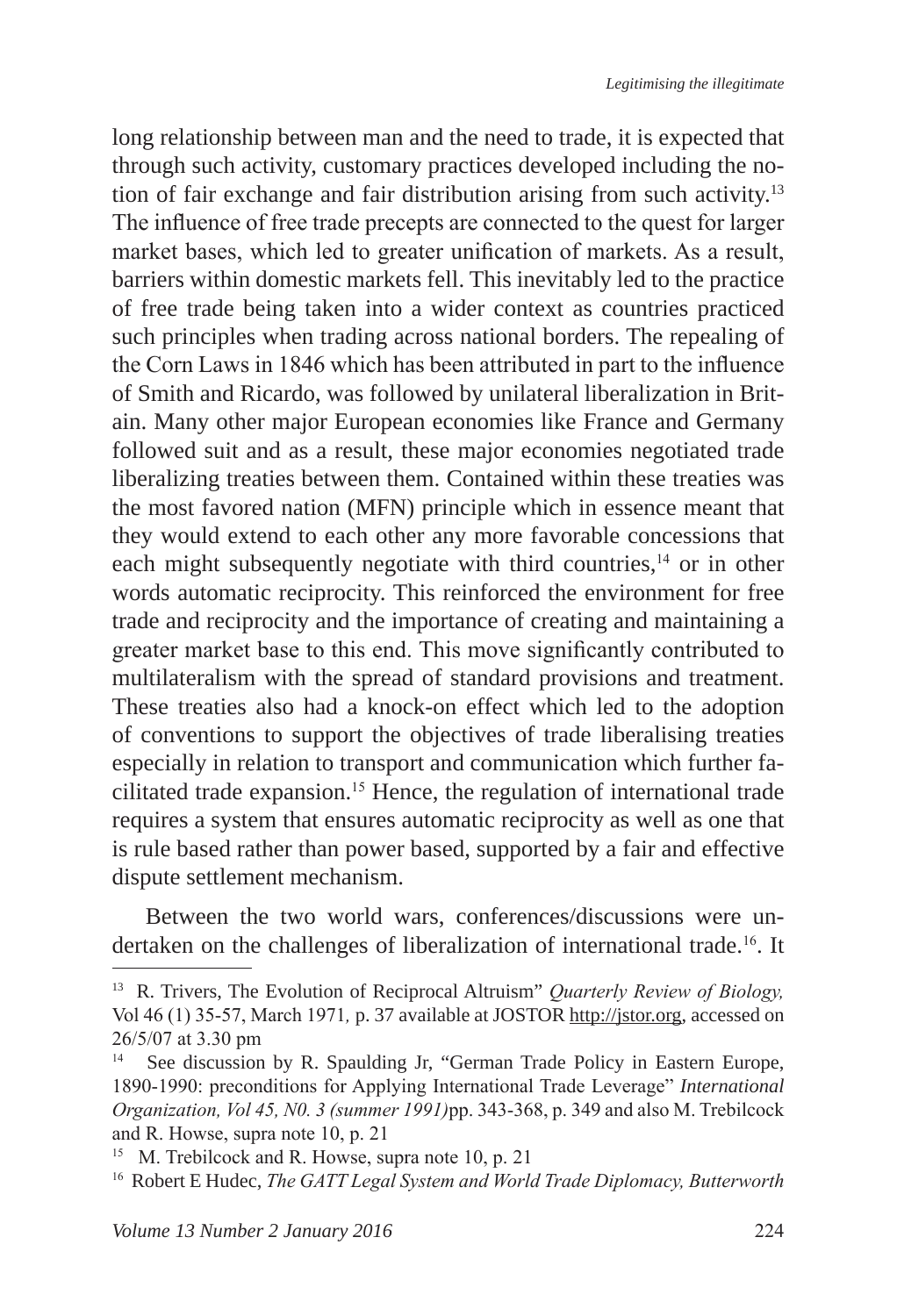is claimed that two aspects of the interwar conferences were of great value to international economic law. Firstly was the realization that in the past there was a tendency to be satisfied with sweeping, unspecific statements on best principles, which always led to often a meaningless outcome without hard and fast commitments. The second was their episodic character.<sup>17</sup> These can be grouped as gaining an insight from past mistakes where agreements of a vague nature did not serve to attain the requirements of the trading environment of the day. What was required was a rule-based system with clear certain rules supported by an effective dispute settlement mechanism.18 Further, without any long term framework, it was easy for trading partners to slip back to mercantilist based policies.<sup>19</sup>

Subsequent international conferences provided trade officials from major trading nations the opportunity to do exactly this, which eventually resulted in the commissioning of draft texts dealing with the main trade restrictive issues of the time. The drafting exercises allowed officials the opportunity to re-examine problematic issues previously circumvented by the unspecific wordings in earlier initiatives, and more importantly, to clarify what indeed such ambiguity meant. 20 This motivation led to the crafting of the International Trade organization (ITO), which was an ambitious initiative said to have been capable of producing the platform that would have addressed all these concerns. However, the resulting reluctance by the major players of the time to commit to such far reaching reforms in the international system led to the ITO's failure. Instead the GATT 1047 which was meant to be only one component of the ITO survived as the multilateral trading system regulatory platform for the following five decades, before it was replaced. Over the course of fifty or so years, underlying philosophies of regulation changed. The GATT 1947 focused on negative harmonization which is eliminating discrimination. During the run up to the conclusion of the Uruguay Round of multilateral trade negotiations, focus moved to a

*Legal Publishers, Second Edition, 1990, p. 5.*

<sup>&</sup>lt;sup>17</sup> Robert E Hudec, ibid, p. 7

<sup>&</sup>lt;sup>18</sup> M.Martin, supra note 1

<sup>&</sup>lt;sup>19</sup> J. Ruggie, "International Regimes, Transactions and Change: Embedded Liberalism in the Postwar Economic Order", *International Organization,* Vol 36, No. 2 International regimes, (Spring 1982), pp 379-415, p. 384

<sup>&</sup>lt;sup>20</sup> Robert E Hudec, supra note 16, p. 8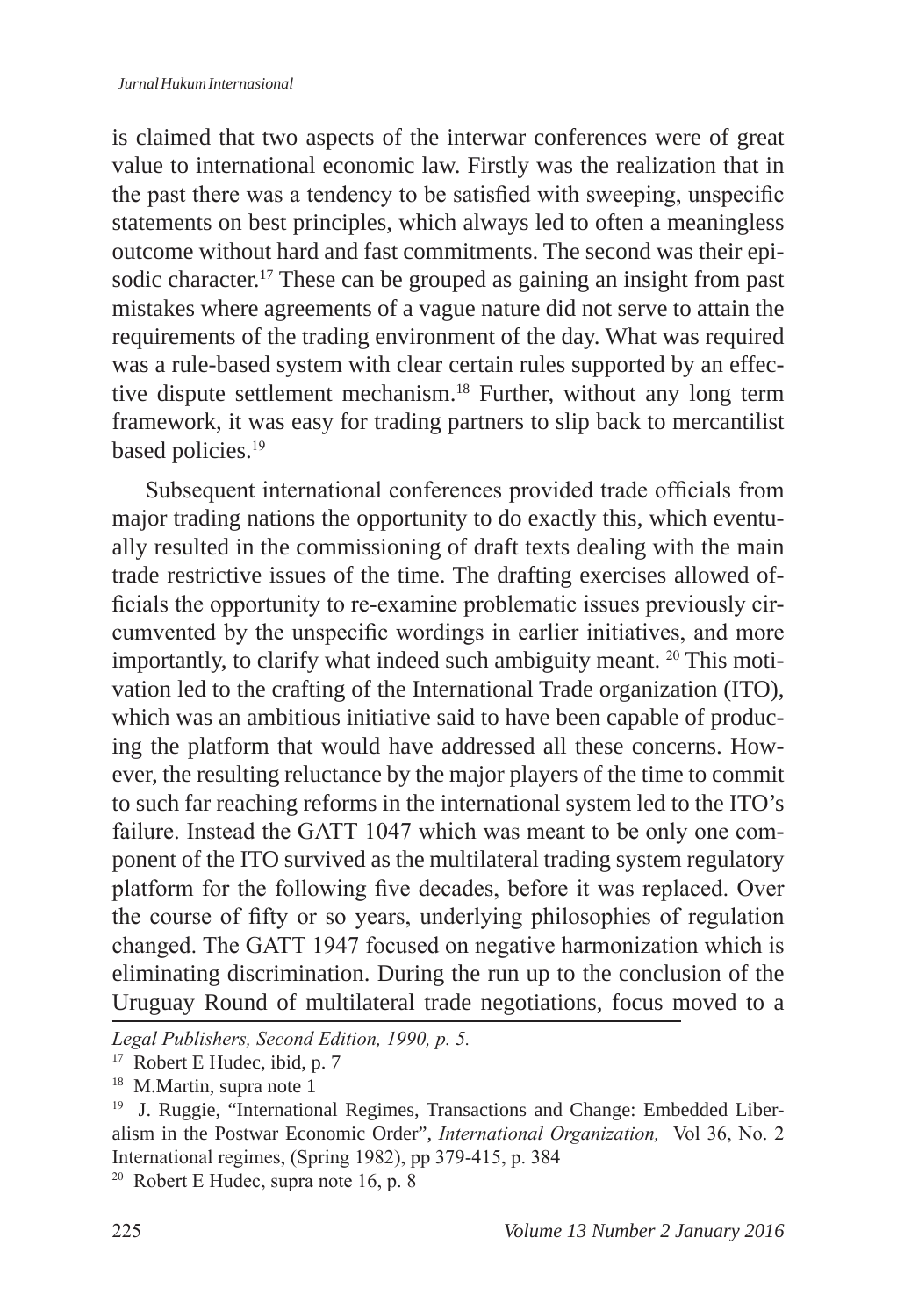new philosophy for the regulation of international trade, namely positive harmonization, towards harmonization of national policies.<sup>21</sup> Some authors indicate that such harmonization involves the trading of trade policies.<sup>22</sup> What is evident in relation to harmonization however is that the degree of harmonization needed to be stepped up. In fact towards the end of the GATT's life, the Tokyo Round of negotiations actually split the diverse membership of the GATT, indicating that the GATT as a regulatory platform could no longer sustain the multilateral trading system. Times had changed. There were new players in the international trading system, and the international trading environment provided for new opportunities, which really required the inclusion of these new players who mostly were developing countries. The result was the establishment of the World Trade organization (WTO) in 1995.

Much of the discontentment with the regulatory base under the GATT 1947 was expected to be abated with the conclusion of the UR which brought some important developments. Firstly was the single undertaking commitment which unified the coverage of the agreements. This rectified the splitting and segregation of members.23 The WTO also created a framework for liberalization of trade in services, protection of intellectual property rights and very importantly, formalized and improved dispute settlement.

The notion of dispute settlement involves conflicting assertions as to the rights and obligations of the parties involved.<sup>24</sup> A legal dispute refers to conflicts of rights between parties within the jurisdiction of a dispute settlement mechanism (DSM) but does not involve conflicts of interests of the parties.<sup>25</sup> Therefore one may conclude that it is the rights

<sup>21</sup> V. Heiskanen, "The Regulatory Philosophy of International Trade Law", *Journal of World Trade, 3*8 (1), 1-36, 2004*,* p. 29

<sup>&</sup>lt;sup>22</sup> B. Hoekman and M. Kostecki, *The Political Economy of the World Trading System, The WTO and Beyond*,  $2^{nd}$  Edition, Oxford University Press, 2001, p. 27

<sup>&</sup>lt;sup>23</sup> Hans van Houtte, *The Law of International Trade, 2nd edition, London Sweet and Maxwell, 2002,* 

p. 77

<sup>&</sup>lt;sup>24</sup> P. Behrens, "Adjudicative Methods of Dispute Settlement in International Economic Relations", in E. Petersmann and G. Jaenicke, *Adjudication of International Trade Disputes in International and National Economic Law*, PUPIL volume 7, D. Dickie (ed), University Press, Fribourg Switzerland, 1992, p. 5

<sup>&</sup>lt;sup>25</sup> Article 25 of the ICSID Convention on Settlement of Investment Disputes Between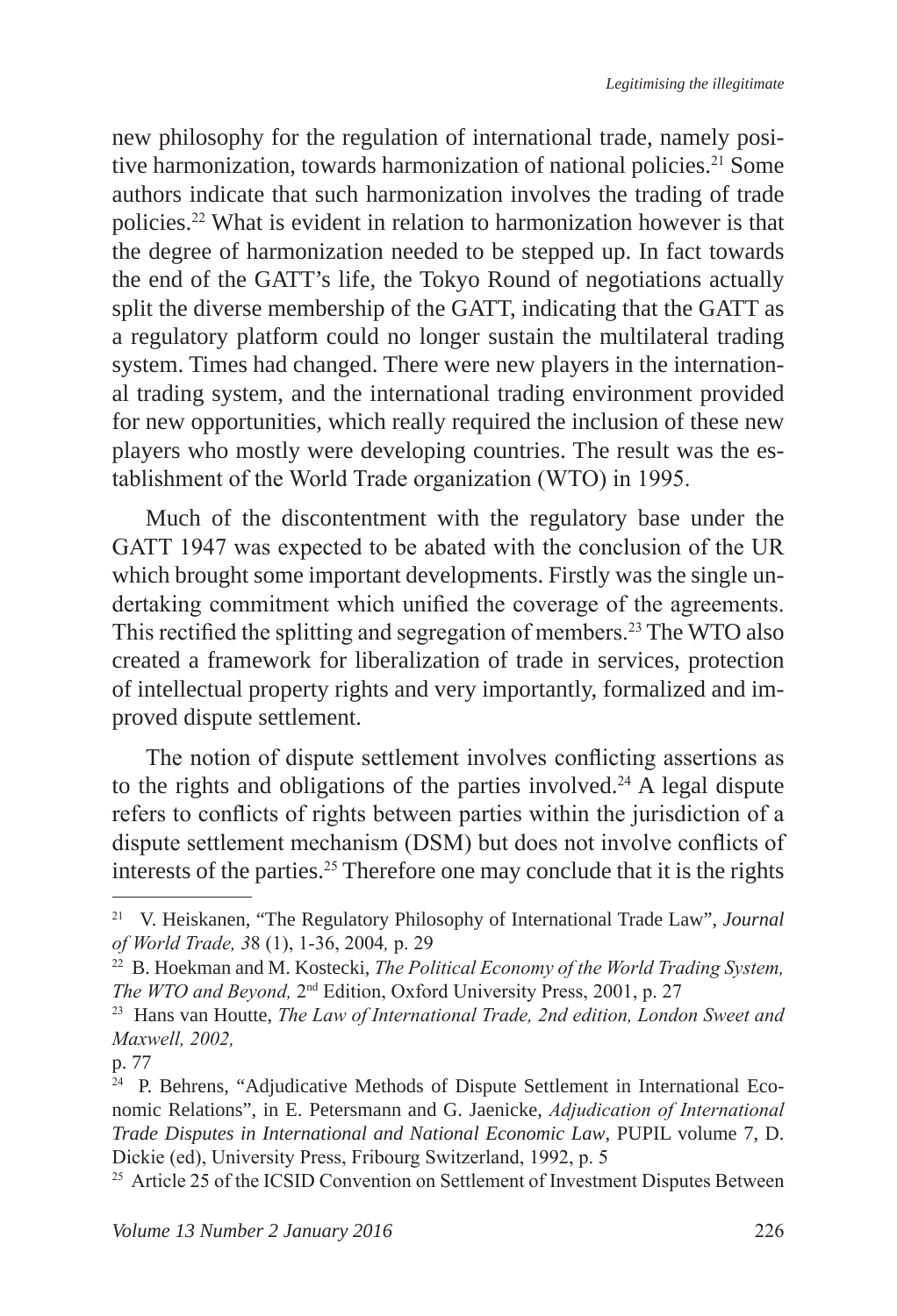and obligations that are covered in the agreements through which the dispute is raised is of prime importance in a dispute settlement proceeding. Disputes arise from freely entered relationships between parties that create expectations as to their future conduct. Such expectations are upon what parties plan their future conduct. Such a conclusion in turn gives rise to two situations. Firstly, conflict of interests should have been resolved before binding obligations were entered into, as, to allow conflicting interests subsequent to reaching a negotiated compromise would make the DSM redundant, and secondly, rights and obligations of parties' under the DSM cannot be extended without the parties' agreement. It is submitted that in the context of a multilateral agreement the magnitude of the WTO, such extension would entail proper negotiations where the benefits of the proposed wider coverage would be weighed against national policies/interests before further binding obligations are entered into.

When parties negotiated the Uruguay Round Agreements, including the WTO Dispute Settlement Understanding (DSU), they intended a rule-oriented system. The pre-UR power-oriented system, premised on the use of ones party's dominance/power to influence the conduct of the other party, has been criticised as having the aim of redistributing income to the benefit of the powerful<sup>26</sup> and not satisfying the balanced development requirements resulting from the evolution of the international system in general.The rule-oriented approach is instead based on free negotiation.<sup>27</sup> This notion of free negotiation was necessary as the multilateral trading system grew in scope and character, creating new problems in international economic relations resulting from a congruence of circumstances.28 To meet the measure of discipline that was re-

States and Nationals of Other States, 1965. ICSID Doc. R 65-6, para.25 (8 January 1965) available at http://www.worldbank.org/icsid/basicdoc-archive/17.htm, at 5.10 pm on 20 July 2004.

<sup>&</sup>lt;sup>26</sup> See E. Petersmann, "The GATT Dispute Settlement and the Uruguay Negotiations on its Reform", in P. Sarcevic and H. van Houtte (eds), *Legal Issues in International Trade,* Graham & Trotman/Martinus Nijhoff, 1990, pp. 55-57 for discussion.

<sup>27</sup> *Ibid*, p. 56. 28 J. Jackson, *The World Trade Organization, Constitution and Jurisprudence*, The Royal Institute of International Affairs, 1998, p. 13. See also D. Mc. Rea"What is the Future of WTO Dispute Settlement" *Journal of International Economic Law 7(1)* 3-21, Oxford University Press 2004, p. 3. Examples of such congruence were dis-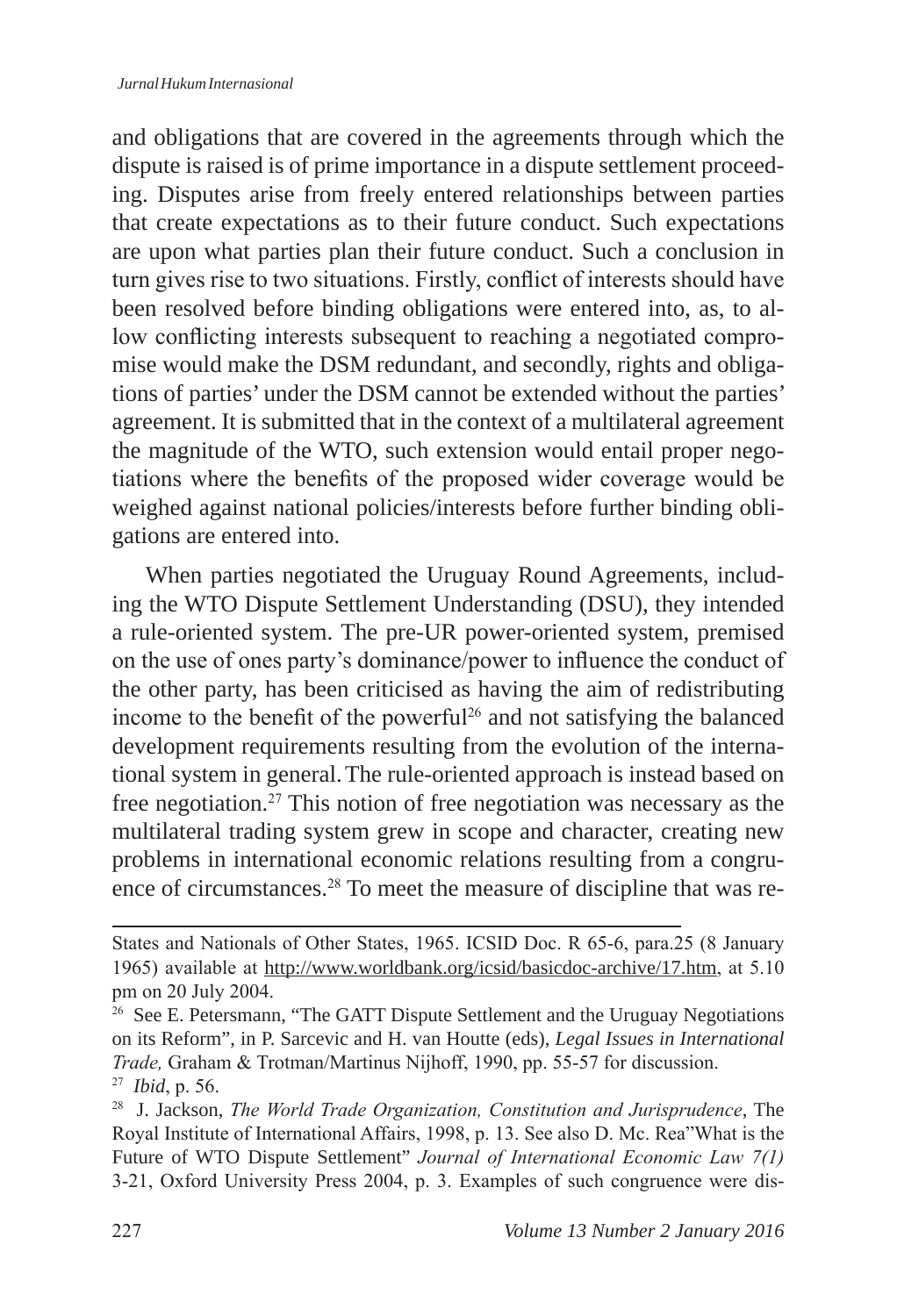quired for national governments to take initiatives to attain the desired integration, a check on the ability of national governments to backslide on their commitments was necessary. <sup>29</sup> Some authors have recognised that the nature of binding decisions of the rule-oriented approach is a basis for long-term obligations based on mutual agreement, and that this approach would avoid the risks of over dependence on diplomatic solutions that would inevitably reflect the relative power of the parties, <sup>30</sup> especially in a forum with such a diverse membership as the WTO. The function of multilateral trade rules as described by some authors is to maximise welfare and this is achieved through a rule-oriented settlement of such disputes.31 Hence, the final outcome of dispute settlement negotiations in the UR was a rule-oriented approach evidenced by the adjudicative features of the system, $32$  as an attractive and transparent alternative to unilateral measures and a system that could protect the contractual rights of all members including developing nations.<sup>33</sup>

A degree of consultations was included into the dispute settlement process, as some authors state<sup>34</sup> providing for both diplomatic and legal means of addressing the issue at hand, therefore maximizing the chances of settlement by successive or alternative use of different methods. This view on the surface would seem to describe the WTO DSU. However, in viewing the decision to negotiate for improving the dispute settlement at the UR, and in appreciation of the prevailing situation of dispute settlement at that time and the deficiencies that a new DSU was meant to rectify, together with the clear subdivision between the conciliatory/consultative and actual panel/adjudicatory process, the view of there being alternative processes is criticized as inaccurate. Consultations required by Article 4 of the DSU are undertaken as part of the entire dispute settlement process. It should be viewed as being sequential in nature. Engaging in consultation is without prejudice to the right

cussed in chapter 1 of this paper.

<sup>29</sup> J. Jackson, ibid, p. 24

<sup>30</sup> E. Petersmann, supra note 26, p. 59

<sup>31</sup> J. Jackson, supra note 28 p. 57

<sup>&</sup>lt;sup>32</sup> This includes the panel process, independence, written exchange between parties and the time limits. See discussion at E. Petersmann, supra note 26, p. 64

<sup>33</sup> J. Brewer and S. Young, "WTO Disputes and Developing Countries", *Journal of World Trade* 33 (5) 169-182, 1999, p. 172.<br><sup>34</sup> E. Petersmann, supra note 26, p. 57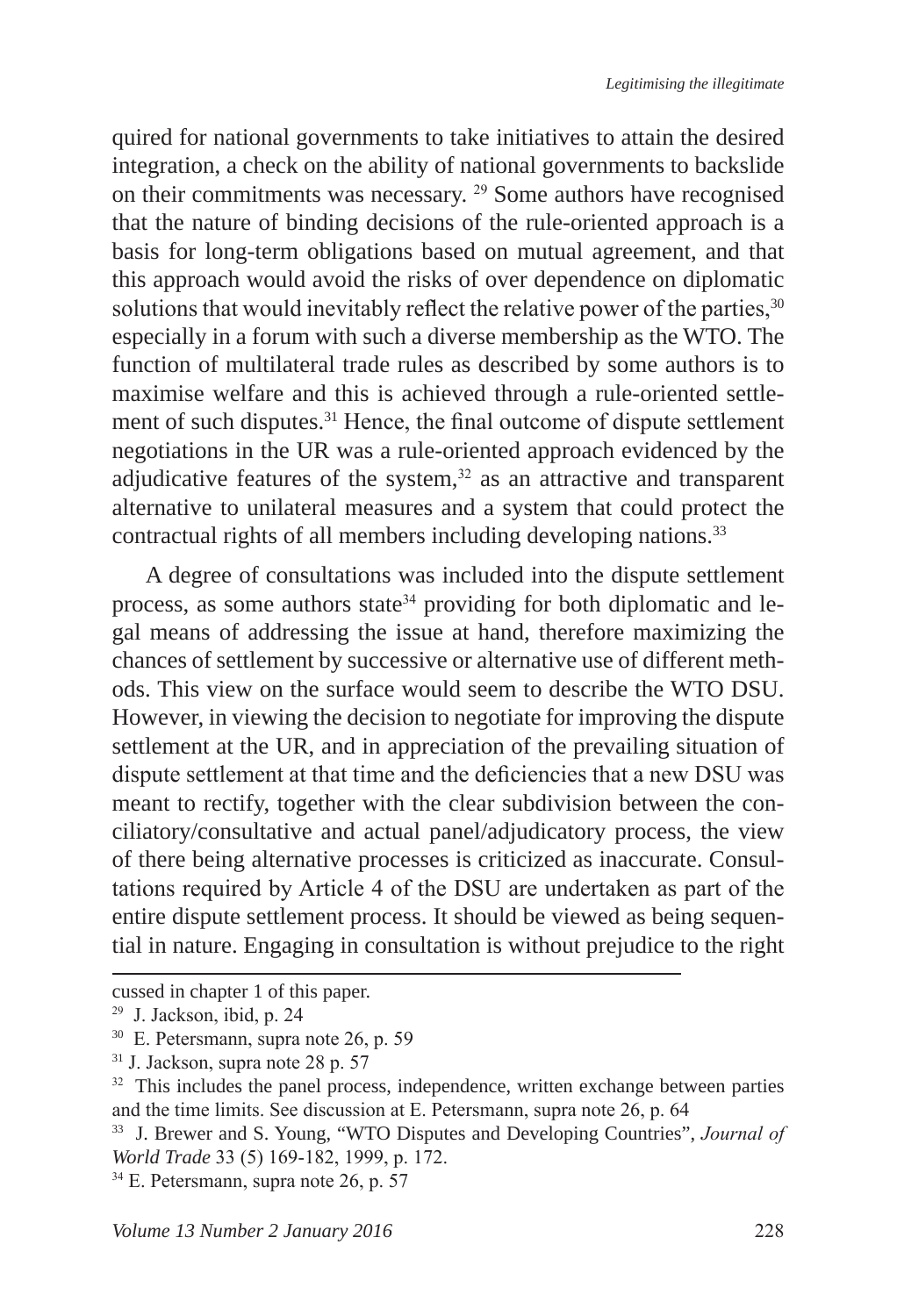of any party to proceed with requesting the establishment of a panel should an amicable solution not be reached.

A reading of the dispute settlement-negotiating plan of the Negotiating Group on Dispute Settlement for the UR negotiating process,<sup>35</sup> indicates that there existed a three-pronged objective of the negotiating plan. These were, firstly that there was acceptance that greater effectiveness and enforceability of rights and obligations under GATT rules was beneficial to all members, and therefore desired. Secondly, to achieve this, the rules and procedures relating to dispute settlement needed to be strengthened with the ultimate view of, the third objective, the attainment of an effective and efficient method of resolving disputes arising from the covered agreements. The resulting large number of proposals submitted for this exercise<sup>36</sup> indicated that there was a high degree of interest across the board to achieve the goals identified in the agreed negotiating plan.

However, developing countries have expressed concern over the interpretation and application of the WTO Agreements.37 The accumulated jurisprudence of the WTO dispute settlement system thus far reveals that the interest and perceptions of developing countries have not been adequately taken into account. The Panels and Appellate Bodies have displayed an excessive concern for legalism.<sup>38</sup>

Some authors are of the opinion that the Appellate Body prefers the literal approach to interpretation.<sup>39</sup> This form of interpretation is criticized in that it stops any examination of the intention of the parties

<sup>&</sup>lt;sup>35</sup> This Negotiating Group being part of the Uruguay Round negotiating process which consisted of 14 such individual groups reporting to the central Trade Negotiations Committee.

<sup>&</sup>lt;sup>36</sup> E. Petersmann, "Settlement of International and National Trade Disputes Through the GATT:The Case of Antidumping Law", in E. Petersmann and G. Jaenicke, Adjudication of International Trade Disputes in International and National Economic Law, PUPIL volume 7, D. Dickie (ed), University Press, Fribourg Switzerland, 1992, p. 55 <sup>37</sup> A. Qureshi, "Interpreting World Trade Organisation Agreements for the Development Objective" Journal of World Trade 37 (5) 847-882, 2003, p. 848

<sup>38</sup> Zambia on behalf of the LDC Group, (TN/DS/W/17) 9 October 2002

<sup>&</sup>lt;sup>39</sup> C. Ehlermann, ""Six Years on the Bench of the World Trade Court". Some Personal Experiences as a Member of the Appellate Body of the World Trade Organisation", Journal of World Trade , 36 (4) 2002, 605-639, p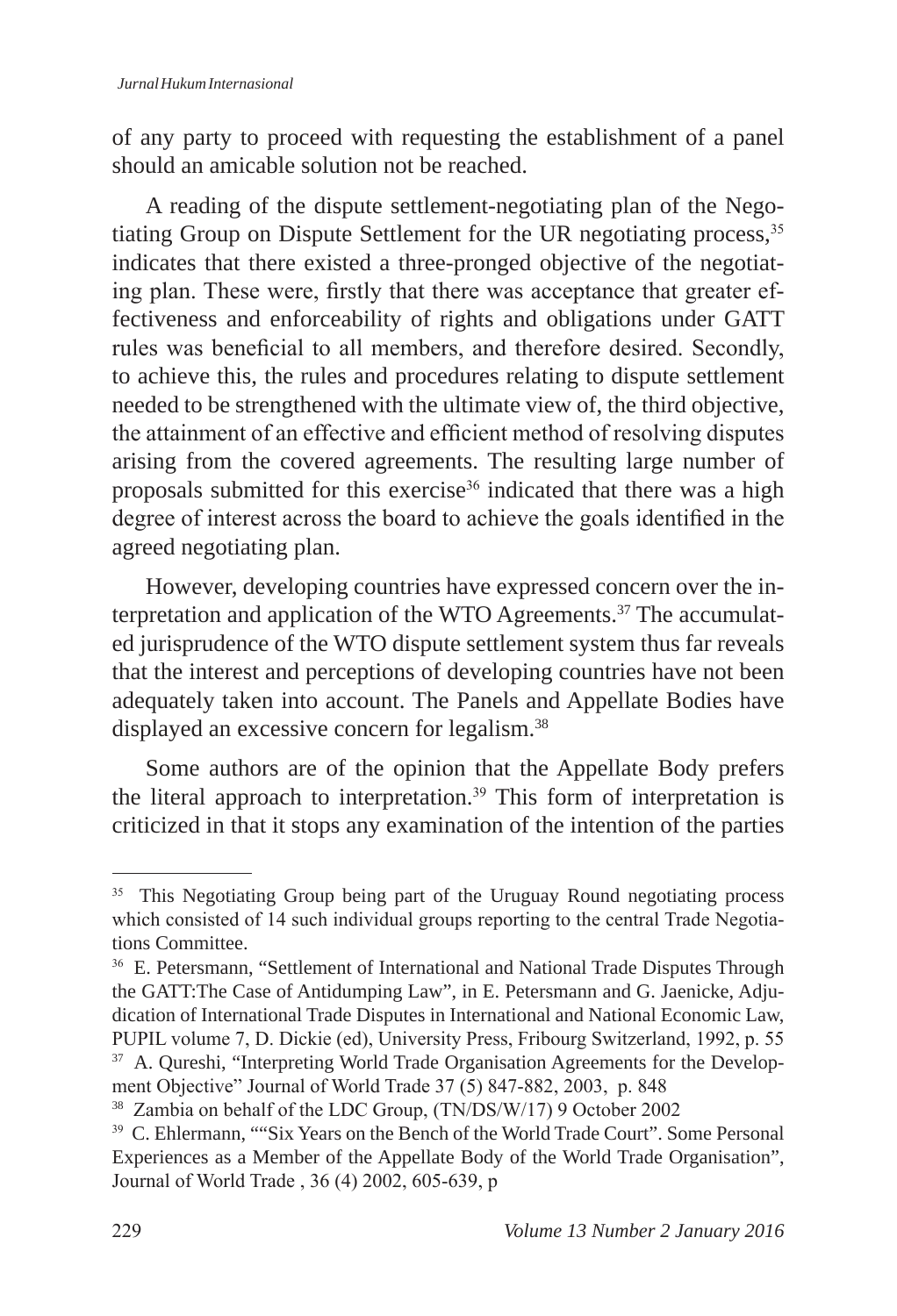or objects and purpose of the agreement.<sup>40</sup> Therefore, there cannot be security and predictability where the intention of parties expressed in the objectives and purpose of the agreement are being diluted. Other authors find that interpretation of WTO Agreements should be based on the fact that there is an overall balance of concessions in the WTO.<sup>41</sup>

The issue with interpretation of the DSU itself as well as the covered agreements by Panels and the Appellate Body can best be appreciated through what this paper seeks to introduce as the "extended" approach.<sup>42</sup> When Members decided to replace the power-based approach of relationships between themselves to a more rule-based approach, the value of negotiations and discussion between Members were not under-preserved. The nature of international/multilateral trade requires an avenue to propose, discuss and exchange technical know-how of new issues before binding obligations are undertaken. However, the diversity of interests between Members and caution especially amongst developing countries has meant that the work progress for the acceptance of expansion of regulatory coverage by developing countries has been slow. This has caused a degree of frustration amongst some developed countries causing them to increasingly require the covered agreements to be interpreted to extract the intentions of the parties of the agreements during dispute settlement as a means of "smuggling in" new, especially non-trade issues into the DSU, $43$  thereby adjusting the parameters or extent of consent to be bound, and displacing the intended

<sup>40</sup> A. Qureshi,supra note 37, p 866. See also A. Chua, "Reasonable Expectations and non-Violation Complaints in GATT/WTO Jurisprudence", Journal of World Trade 32 (2) 27-50, 1998, for a discussion on the principle of reasonable expectations and subsequent assumptions as a result.

<sup>41</sup> G. Marceau, "WTO Dispute Settlement and Human Rights" *13 E.J.I.L 4 (2002) 753-841*

<sup>&</sup>lt;sup>42</sup> As opposed to the rule-based and power-based approaches discussed above. See discussion in D. Shanker "The Vienna Convention on the Law of Treaties , the Dispute Settlement System of the WTO and the Doha declaration on the TRIPS Agreement" *Journal of World Trade* 36 (4) 721-772, 2002 on how the over use of interpretation under the Vienna convention can undermine the WTO DSU.

<sup>&</sup>lt;sup>43</sup> According to D. Mc. Rea supra note 28, , p. 3, there is practice of Members to use dispute settlement to gain further clarification of provisions in order to expand the scope of existing obligations to encompass matters which no negotiating progress has been made.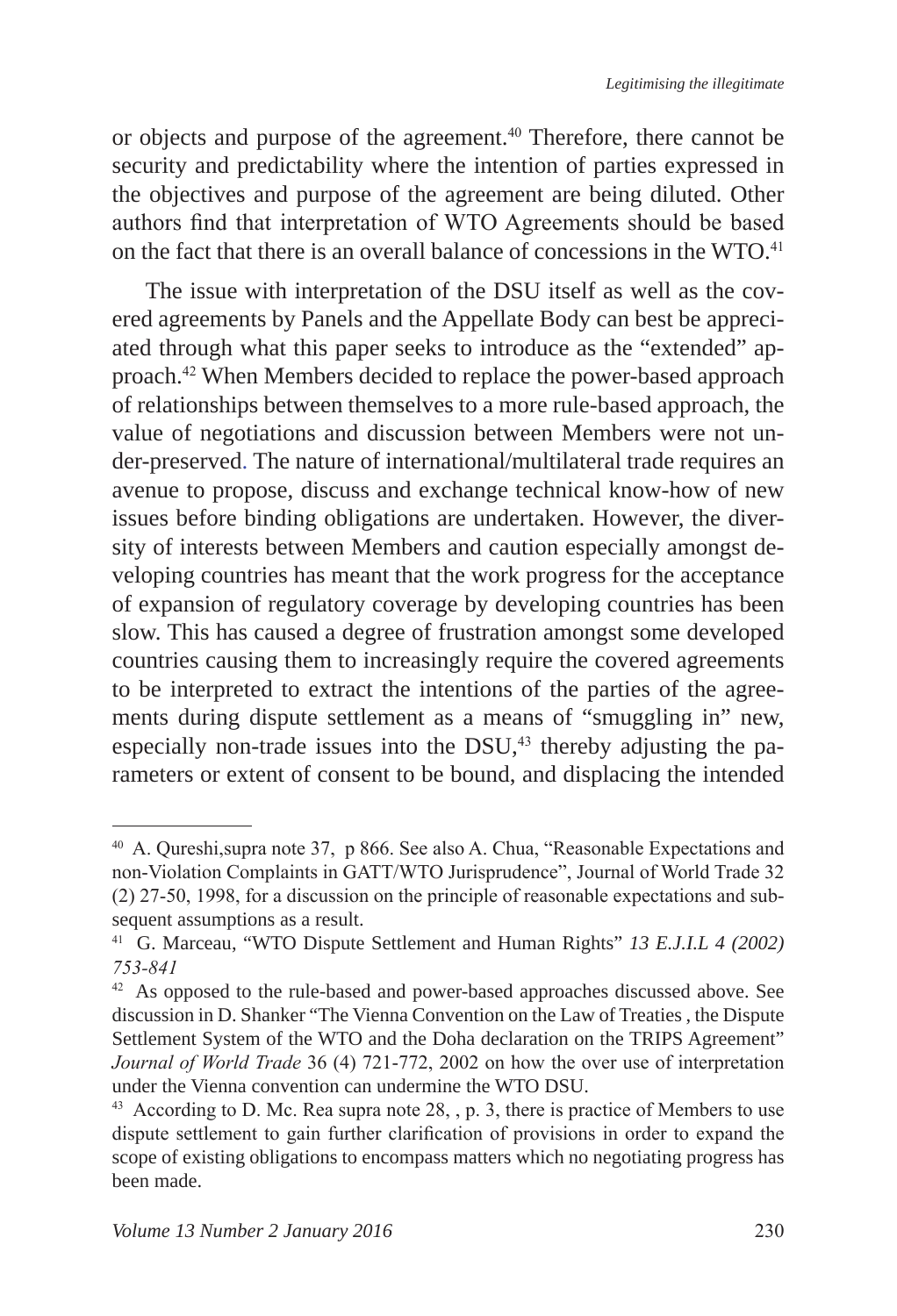rule-based system.<sup>44</sup> The dangers of such an approach have been recognized earlier by some authors,<sup>45</sup> although others have been inclined to assert that such an approach is judicial activism by the appellate body.<sup>46</sup> This is criticized as such interpretation is as a result of certain Members persistently requiring interpretation of the covered agreements that has brought about this phenomenon. Some authors observe that these are attempts to use the dispute settlement process to pursue matters that they are unable to win in negotiations despite Article 3 (2) DSU that the DSB cannot add or diminish rights and obligations provided under the covered agreements.<sup>47</sup>

Connected to the "extended" approach is the Trade Stakeholder model.<sup>48</sup> This model is premised on the pursuance of interests of certain segments of stakeholders or pressure groups in a Member's economy.<sup>49</sup>

<sup>45</sup> C. Ehlermann, "Six Years on the Bench of the World Trade Court". Some Personal Experiences as a Member of the Appellate Body of the World Trade Organisation", Journal of World Trade, 36 (4) 2002, 605-639, at p. 605

<sup>44</sup> Accordingly, .J. Weiler in "The Rule of Lawyers and the Ethos of Diplomats", *Journal of World Trade* 35 (2) 191-207, 2001, p. 194 asks the question if the shift in paradigm in relation to the WTO DSU has been a victory for the rule of law or a victory for the rule of lawyers, asserting that such developments have not benefited the deeper objectives of the WTO. M. Dunne, "Redefining Power Orientation : A Reassessment of Jackson's paradigm in Light of Asymmetries of Power, Negotiation and Compliance in the GATT/WTO Dispute Settlement System", 34 *Law and Policy in International Business* 277, Fall 2002, p. 280 suggests the need to reconsider the traditional understanding of the realist perspective of "power-based" to a new contextual understanding that is not static in its approach to the meaning of "power-based". D. Shanker supra note 42, discusses how the interpretative approach is now influencing the WTO negotiating agenda.

<sup>&</sup>lt;sup>46</sup> R. Steinburg, "Judicial Law making at the WTO : Discursive, Constitutional and Political Constraints", 98 *American Journal International Law* 247, April 2004. See also E. Vermulst, P. Mavroidis and P. Waer, "The Functioning of the Appellate Body After Four Years : Towards Rule Integrity", Journal of World Trade, 33 (2), 1-50, 1999, p. 23

<sup>47</sup> T. Stewart, P. McDonough and M. Prado, "Opportunities for Increased Liberalisation of Goods " Making Sure Rules Work for All and That Special Needs Are Addressed", 24 Fordham International Law Journal 652, Nov/Dec 2000, p. 672

<sup>&</sup>lt;sup>48</sup> M. Trebilcock and R. Howse, *The Regulation of International Trade*, 2<sup>nd</sup> Edition Routledge, 1999 p. 55 are very much in favour of this model

<sup>49</sup> J. Schultz, "The Demise of "Green" Protectionism : the WTO Decision on US Gasoline Rule" 25 *Denver Journal of International Law and Policy* 1, Fall 1996, provides a discussion and illustration of such a model is used by pressure groups to overcome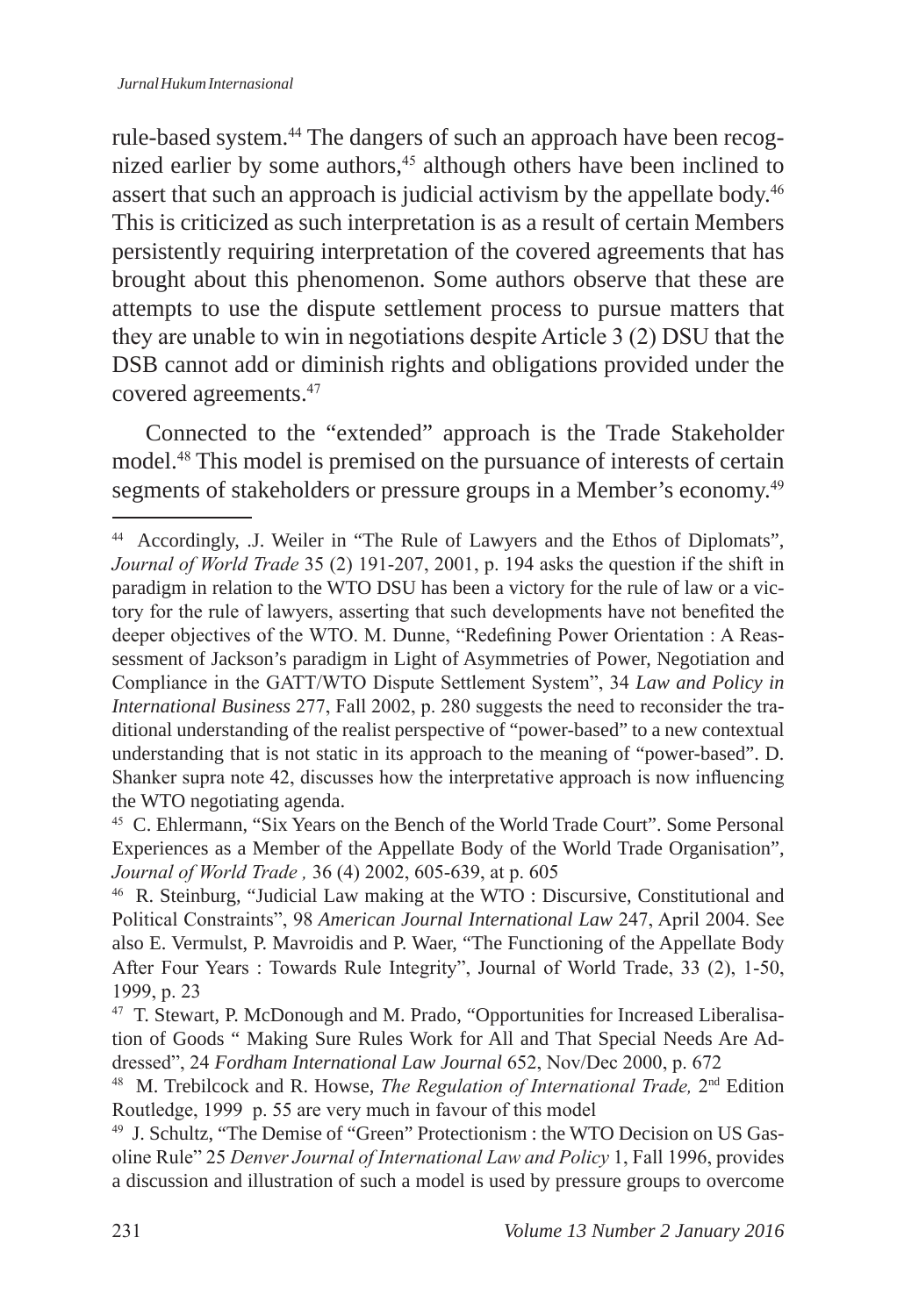The naive rational of this model<sup>50</sup> does not consider that to permit the infiltration of such a model into the WTO DSU would be legitimizing public choice policies.<sup>51</sup> Within an administration, a government has to weigh the interests of all its stakeholders. It is very often that the many stakeholders in one country would have conflicting interests. If the interest of one segment of stakeholders is pursued to the detriment of another, the rational given by such authors for the importance of this model holds very little water. In pursuing an international agreement, such interests should have been weighed domestically and exercised through a member's foreign policy. The use of interpretative strategies to mound or manipulate the outcome of a prior agreement cannot logically be calibrated with the intentions of parties at the time of negotiations.<sup>52</sup> The use of the extended approach to satisfy the trade stakeholder model goes against the grain of dispute settlement in general which is to provide security and predictability to the covered agreements.

The use of interpretory aids may become necessary when there is ambiguity in the text of the agreement.<sup>53</sup> Accordingly, there must be good reason to doubt the natural sense of the words used in the treaty.<sup>54</sup> It is submitted that the opinion of a segment of the population of a Member will not satisfy this test. As a government is charged to balance the interests of all its stakeholders before undertaking binding commitments internationally, a dissatisfied group, notwithstanding an appreciation of the degree of influence such a group may have on the

the competitive edge of foreign exporters and operates as a non-tariff barrier.

<sup>50</sup> Especially explained and applied by M. Trebilcock and R. Howse, supra note 48, in Chapter 3

<sup>51</sup> E. Icobucci, "The Interdependence of Trade and Competition Policies", 21 (2) *World Competition* 1997, p. 12 for a discussion on the ill effects of public choice policies which according to him will negatively impact on global welfare.

<sup>52</sup> According to L. Bartels in "Article XX of GATT and the Problem of Extraterritorial Jurisdiction : The Case of Trade measures for the Protection of Human Rights", *Journal of World Trade* 36 (2), 2002,the use of the Vienna Convention on the Law of Treaties to justify extraterritorial application of human rights and environmental policies cannot be said to form intention of Members notwithstanding Article 3 (2) DSU as this would be adding to rights and obligations of members.

<sup>53</sup> See M. Fitzmaurice, "The Practical Workings of the Law of Treaties", in M. Evans (ed), *International Law,* Oxford University Press, 2003, pp. 185-187

<sup>54</sup> *Interpretation of the Convention of 1919 Concerning Employment of Women During the Night, Advisory Opinion, 1932, PCIJ, Ser A/B, No. 50,* p. 365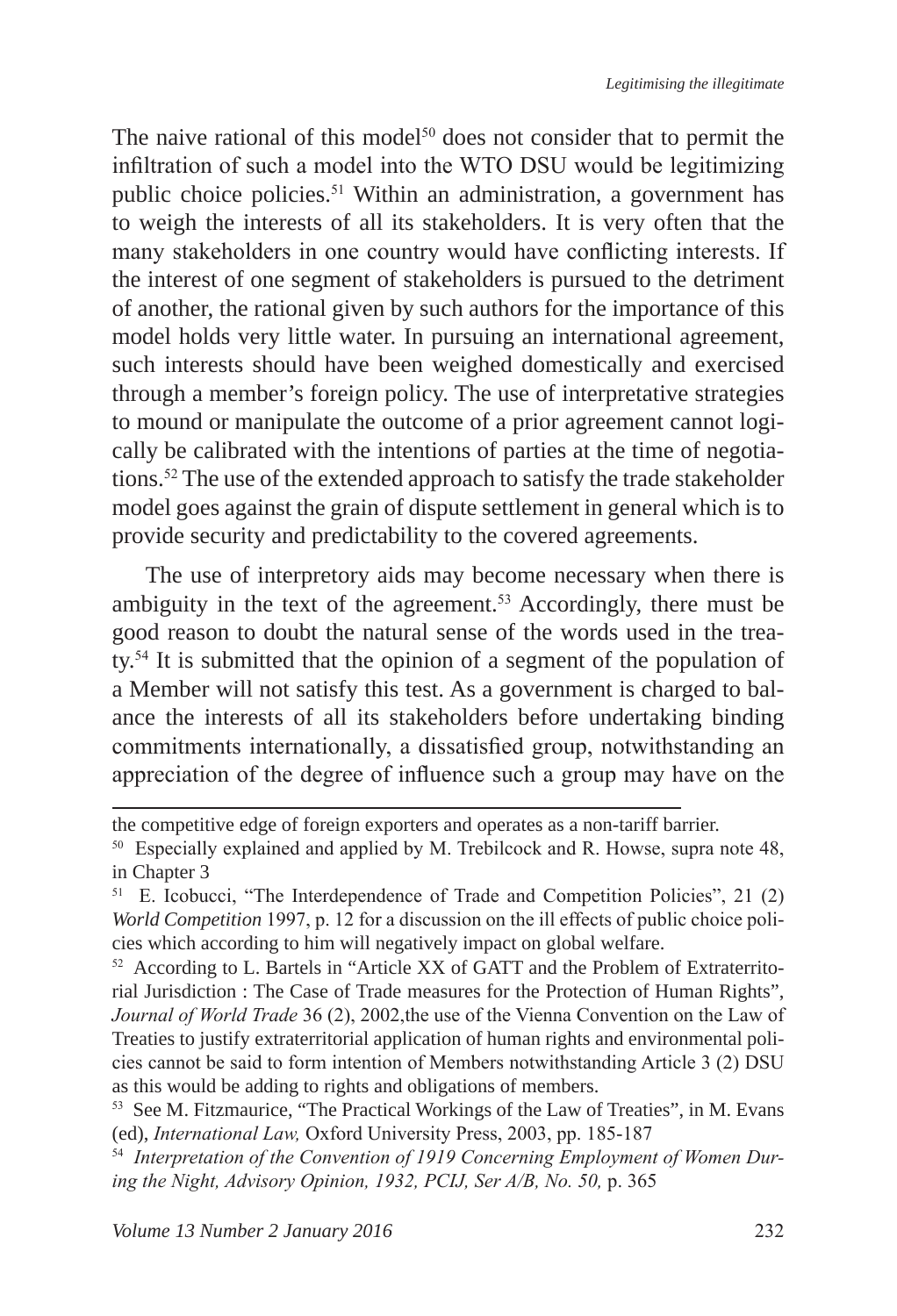survival of the government of the day in that country should not negate the principle of *pacta sunt servanda.<sup>55</sup>*

Observations by other authors<sup>56</sup> indicate that the Trade Stakeholder model is flawed in that Article XVI of the Marrakesh Agreement,<sup>57</sup> paragraph 4 requires each member to ensure that their domestic laws are in conformity with their obligations under the covered agreements. Further it has been pointed out that the purpose of providing the security and predictability under Article 3 (2) DSU was for all such stakeholders to regulate their affairs in accordance with the covered agreements.

The increasing influence of this model can be seen from an observation of similar-type cases over the years. In *Tuna/Dolphin 1,58* the United States (US) were not allowed to ban imports of Mexican tuna based on the process used to catch the tuna as it did not affect the tuna as a product. 59 The US claimed that Mexican fishermen failed to satisfy US authorities that the methods they used did not cause damage to dolphins. In criticizing this ruling, supporters of the Trade Stakeholder model state that such import restrictions are not for protection of domestic industry but for the protection of global common environment. If it were a global issue, then unilaterally imposing obligations on Mexican fishermen would not seem to be a coherent method of solving a global problem. Indeed, a global matter would require a global solution.<sup>60</sup> Apart from the WTO, there are a number of specialized environ-

<sup>55</sup> *Vienna Convention on the Law of Treaties,* 1969.

<sup>56</sup> J. Jackson, "International Law Status of WTO Dispute Settlement Reports:Obligation to Comply or Option to "Buy Out"?, *Americal Journal International Law,* 98 (109), January 2004, p. 116

<sup>&</sup>lt;sup>57</sup> Marrakesh Agreement Establishing the World Trade Organisation 1994

<sup>58</sup> *United States-Restriction on Import of Tuna* (action brought by Mexico) report circulated but not adopted 1991, available at www.wto.org/tratop\_e/envir\_e/edis04\_e. htm as at 8.20 pm 16 August 2004

<sup>&</sup>lt;sup>59</sup> Article III (1), The General Agreement on Tariffs and Trade 1994

<sup>60</sup> M. Martin, "Child Labour in Developing Countries:- reasons and solutions",A presentation at the SLSA Annual Conference, University of Striling, 2006. See also M. Martin, "Child Labour: A Global Problem Requiring a Global solution", a 4 part series in the *Sunday Citizen, Dar Es Salaam, Tanzania, ISSN 0856-9754,* 20 Jan 2008-10 Feb 2008, M. Martin "Child Labour, Parameters, Development Implications, Causes and Consequences" Contemporary Social Science: Journal of the Academy of Social Sciences Special Issue: Young People, Social Science Research and the Law Volume 8, Issue 2, 2013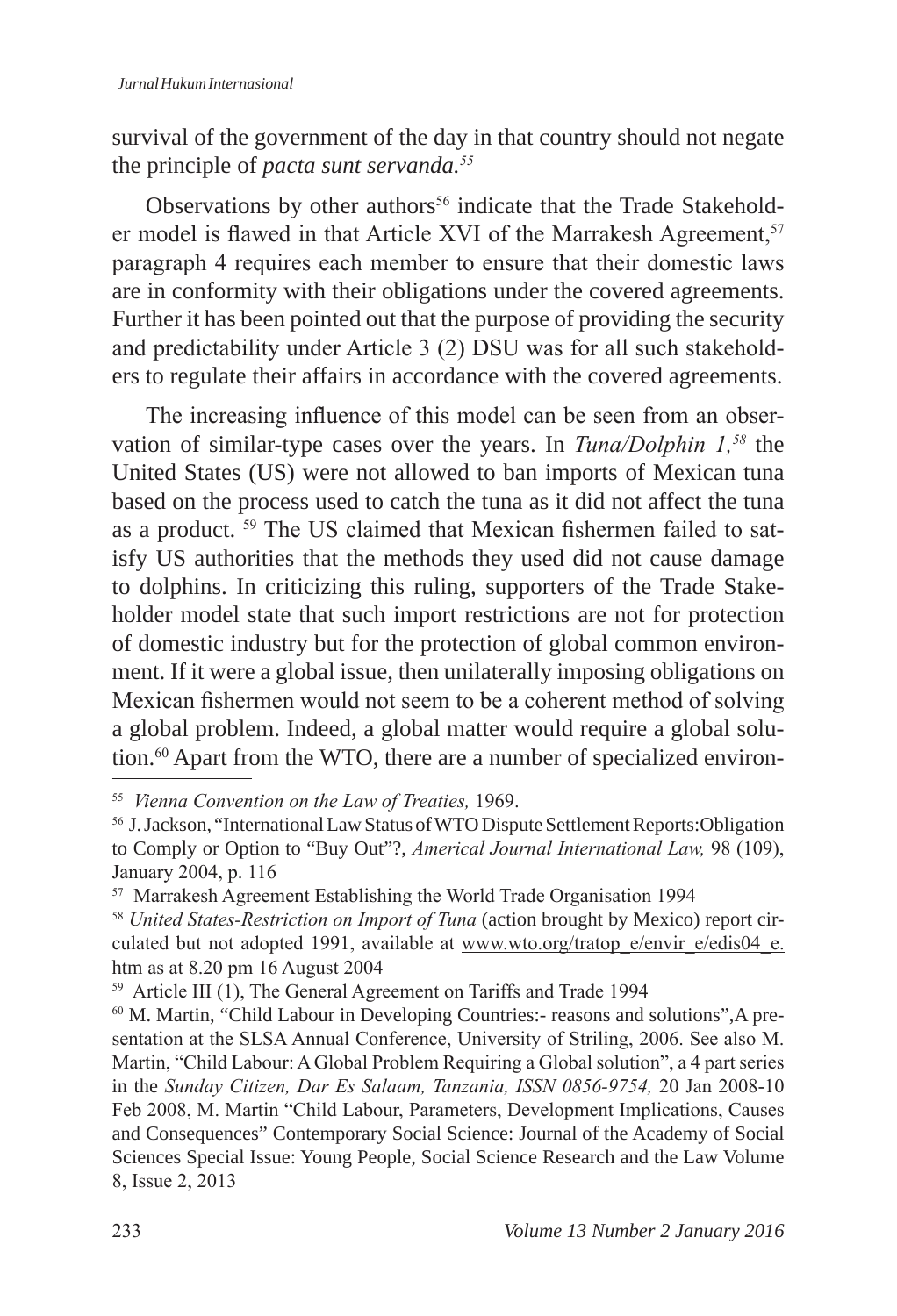mental fora that provide a platform for discussion and agreement. This of course would entail negotiating a global standard, not necessarily an American one, but one that would entail negotiation and bargaining. Dismissing the US attempts to make its actions compatible with its obligations under the WTO through Article XX (b), the panel stated that in order for the exception to be operative, the test of necessity is to show that all other less trade restrictive means of solving the problem were exhausted. This included international cooperation. Interestingly, no mention was made on the importance of the higher objective of the WTO, namely the need to maintain a liberal trading regime.

In *Tuna/Dolphin II<sup>61</sup>* the panel maintained the need to restrict the unilateral imposition of US laws extraterritorially for inducing policy changes in other countries, although changing the view of the use of GATT 1994 Article XX (b) and (g) exceptions, stating that these could be used for the protection of environment beyond domestic borders, provided other less trade restrictive means were exhausted.

Promulgators of the Trade Stakeholder model are further confused over the decision of *Taxes on Automobiles.62* Although supporting the approach of such cases on a case-by-case basis, $63$  the very fundamental differences between the two *Tuna* cases and this one is missed. The consideration in *Taxes on Automobiles* was that the "wasteful" act of consuming higher fuel was occurring in the US. However, in *Tunas I & II*, the "wasteful" act occurred outside the US. Therefore, the unilateral extraterritorial application of US laws, in the case of *Taxes on Automobiles* did not occur. The decision would have been different if import restrictions were placed by the US on, say, vegetables that were transported on a high fuel consuming trucks in another country.

The decision of *Taxes on Automobiles* must be distinguished from that of *Reformulated Gasoline.<sup>64</sup>* The US restricted the importation of

<sup>61</sup> *United States-Restriction on Import of Tuna* (action brought by EC) report circulated but not adopted 16 July 1994, available at  $\frac{www.wto.org/tratop e/envir_e}{}$ edis05\_e.htm as at 8.20 pm 16 August 2004

<sup>62</sup> *United States-Taxes on Automobiles*, report circulated but not adopted 11 October1994, available at www.wto.org/tratop\_e/envir\_e/edis06\_e.htm as at 8.20 pm 16 August 2004

<sup>63</sup> M. Trebilcock and R. Howse, supra note 48, p. 413

<sup>64</sup> *United States-Standards for Reformulated and Conventional Gasoline*, WT/DS4/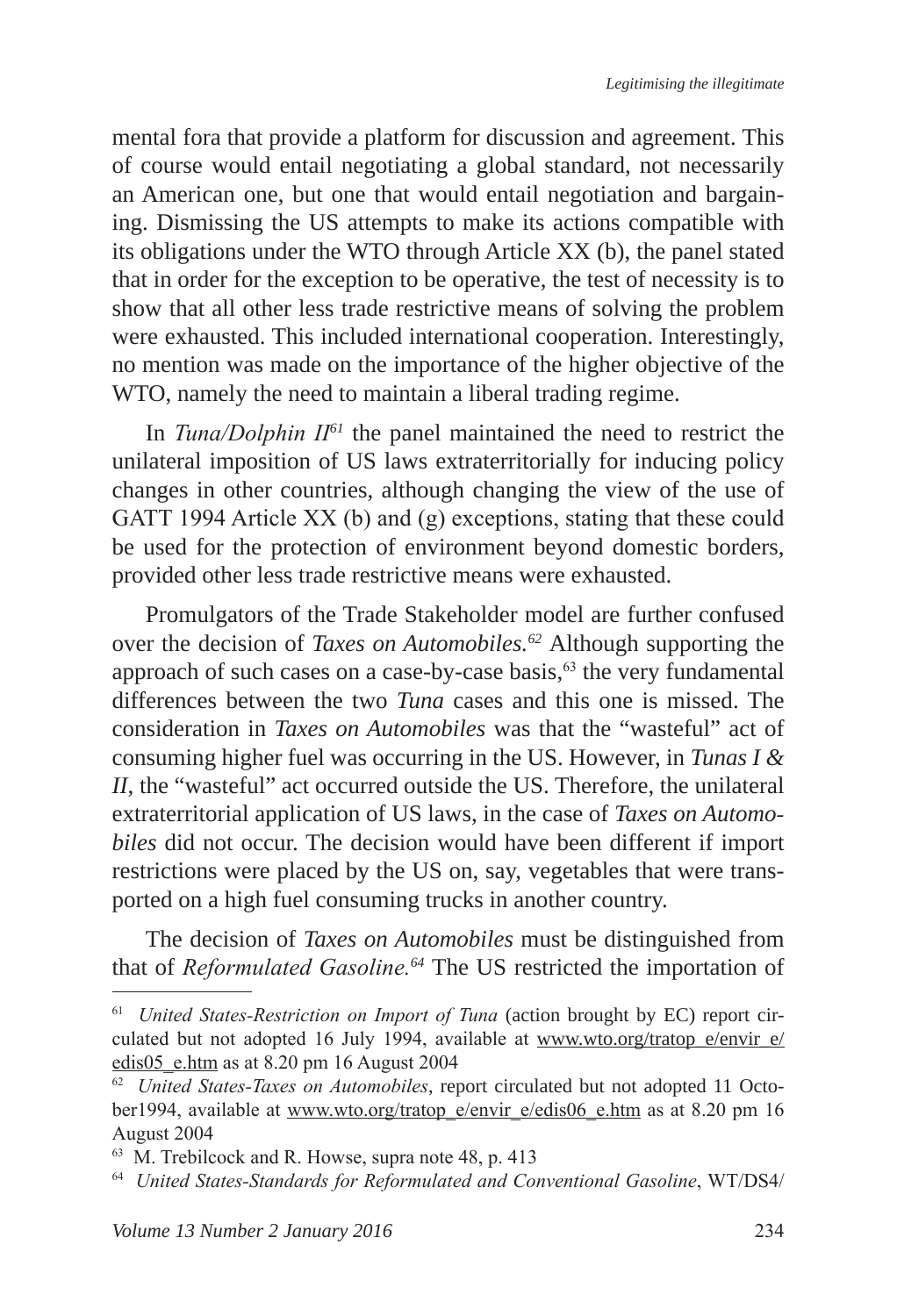reformulated gasoline from Brazil and Venezuela, based on US environmental legislation. Although the panel held Article XX (b) exemptions did not apply due to the lack of the US using the least trade-restrictive means of achieving its environmental objective, and the AB stressing that the chapeau of Article XX meant regard must be held to the rights of both parties, the US claim failed due to lack of seeking cooperation with foreign authorities in achieving environmental objectives. The difference between the two is that in *Reformulated Gasoline*, there was clear discrimination in the calculation of baseline for emissions in favor of US produce. Here, the underlying issue is clearly an attempted abuse of the DSU to achieve public choice policy goals, and a blatant disregard of international obligations.

The implications of the consistency in attempts to manipulate negotiated rights and obligations through the "extended" approach became clear in *Shrimp.<sup>65</sup>* The issue was the same, the unilateral imposition of US laws extraterritorially for inducing policy changes in other countries. Interestingly, all of the above cases except for *Tuna/ Dolphin II* involved weaker, developing countries, which depend heavily on the US market. In S*hrimp* however, the US finally managed to legitimize its illegitimate use of extraterritorial policy imposition. In both instances, the panel and AB found the US to be in violation of its WTO obligations. However, the manipulation of the constant insistence of past jurisprudence requiring the need for cooperation between national authorities to satisfy US environmental concerns was finally been achieved. It is unfortunate that the DSB did not enquire if the US had attempted to initiate a multilateral turtle conservation programme (the lesser trade restrictive measure accepted as a means of bringing its measure into conformity) prior to the unilateral application of its WTO inconsistent embargo on shrimp, as in Tuna/Dolphin I. Indeed the Malaysian delegation specifically stated that had the US been sincere in its concern for sea turtles, it would have first sought the cooperation of the Malaysian government with its requirement for turtle exclusion devises before imposing the embargo. In undertaking international obligations, such cooperation has to take place in a proper context, forum and

AB/R of 12 January 1995

<sup>65</sup> *United States-Import Prohibition of Certain Shrimp and Shrimp Products* WTO Doc WT/DS58/AB/R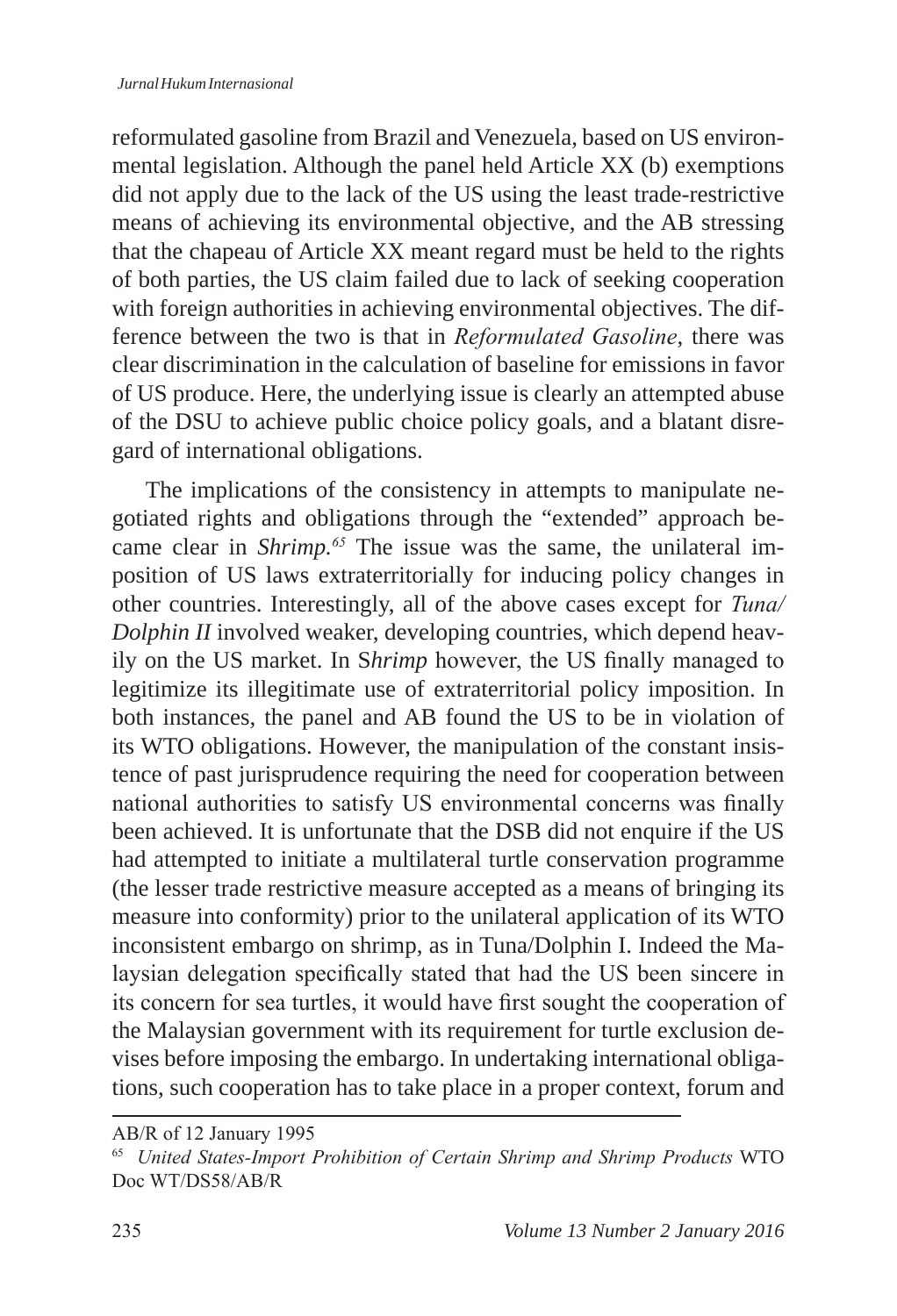with respect for national sovereignty to decide on undertaking treaty obligations, based on its perception of the benefits that would accrue from its rights and obligations under such a treaty. The final outcome of *Shrimp* has compromised the sovereignty of all Members of the WTO in allowing the use of international cooperation, subsequent to DSB adoption of the AB report that the US measure was inconsistent with its obligations, allowing the US to "bring its measure into conformity" by legitimizing its measure that was found to be inconsistent with its WTO obligations in the first place. Any attempt to rationalize this as a lesser trade restrictive measure is misplaced. Some authors incorrectly assert that such interpretation is unlikely to determine the substantive outcome of a WTO dispute.<sup>66</sup> Others place unnecessary emphasis on the preparatory work and drafters' intentions, with the mistaken belief that these are sufficient to expand the WTO's DSB mandate.<sup>67</sup> Such an approach to interpretation has been held by other authors to be unstable.<sup>68</sup> Further to assert that the WTO's mandate is capable of being expanded through this way is very misplaced. According to these authors, the AB is able to expand the scope of Article XX GATT exceptions through the application of the *Vienna Convention on Law of Treaties 1969* and even have created a whole methodology on how this is to be achieved in future,<sup>69</sup> without addressing the fundamental question of whether the AB has gone beyond its mandate in the first place and if such expansion was what parties intended during negotiations. Other authors state that this decision satisfies a public relations objective and that this was accomplished without seriously compromising the trade rights guaranteed under the WTO Agreement.<sup>70</sup> This contention is contrary to the rulebased approach where public relations has no place in the balance of rights and obligations. This decision, notwithstanding its clear incom-

<sup>66</sup> J. Pauwelyn, "How to Win a World Trade Organisation Dispute Settlement Based on Non-World Trade Organisation law", *Journal of World Trade,* 37 (6) 977-1030, pp. 997-998

<sup>67</sup> J. Hu, "The Role of International law in the Development of WTO Law" *Journal* 

<sup>&</sup>lt;sup>68</sup> A. McNair, *The Law of Treaties*, 2<sup>nd</sup> edition, Oxford university Press 1986, p. 421

<sup>69</sup> P. Ala'i, "Free Trade or Sustainable Development? An Analysis of WTO Appellate Body's Shift to a More Balanced Approach to Trade Liberalisation", 14 *American University International Law Review* 1129, 1999, p. 1132-1169

<sup>70</sup> A. Appleton "Shrimp/Turtle:Untangling the Nets", *Journal of International Economic law* 2 (3) 477-496, 1999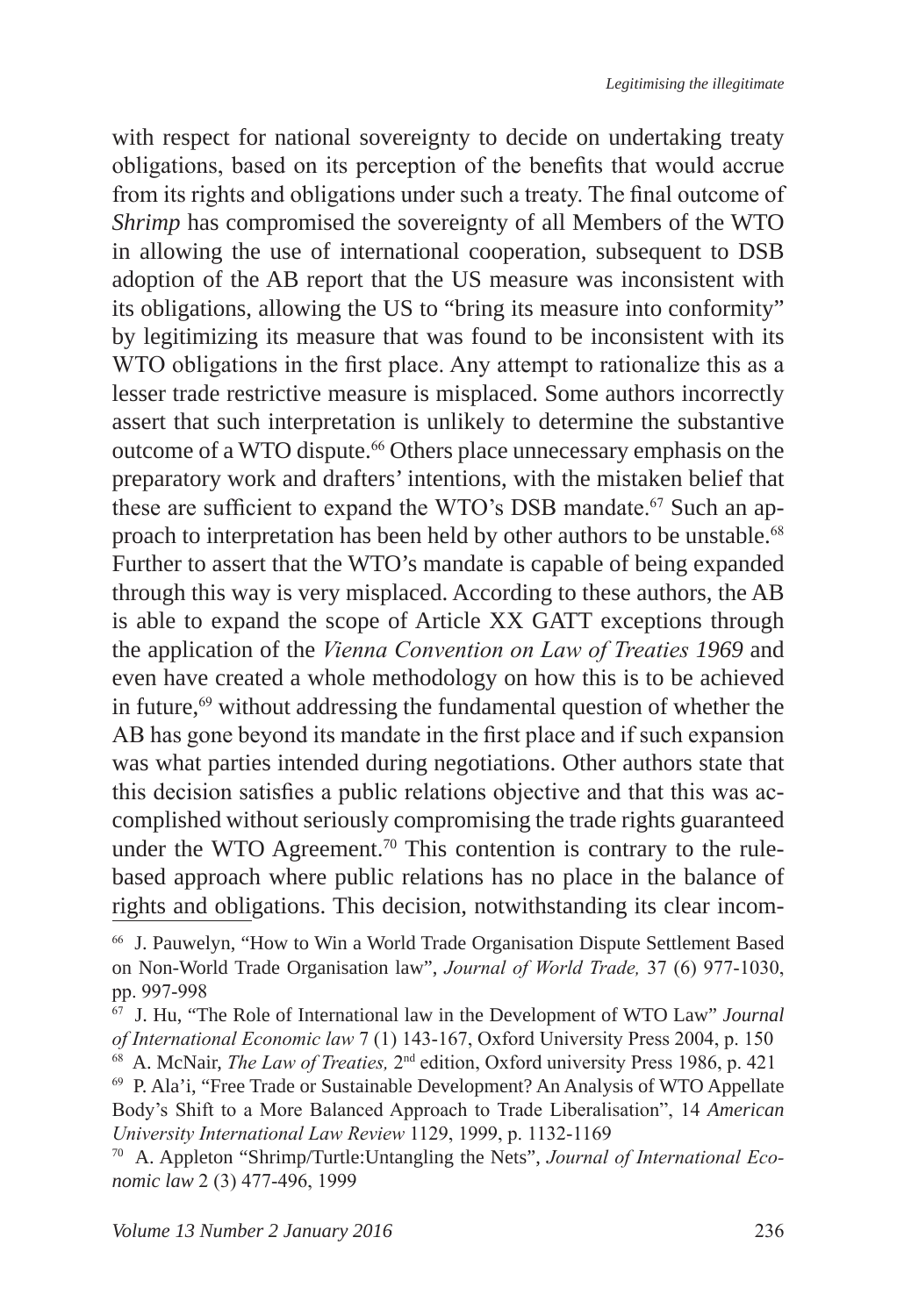patibility with everything the WTO stands for, would render obsolete the introduction of new issues into Ministerial Declarations and WTO work programs. The diplomacy function of international trade relations becomes redundant, and the rule-oriented approach becomes senseless, and the entire security and predictability of the envisaged DSU of the Punta Del Este Declaration is obliterated. As observed by some, the over emphasis by the AB on interpretation in this regard has exceeded its mandate. Rights and obligations as a result, are no longer derived from the agreement but from the decision of the AB.71 In the above case, such interpretation did indeed modify the meaning of compliance and the objectives of Article 3 (7) DSU.

There is a view that the current slant of DSB decisions being declaratory<sup>72</sup> in nature should continue to be applied.<sup>73</sup> According to this view, the ambiguity of such decisions is strategic, in that it is purposefully unclear to bring parties to the negotiating table.<sup>74</sup> The rational given is that it allows Members to deliberate without outside interference where parties could fashion the relief and the job of the decision maker is only of legal interpretation rather than material remediation.<sup>75</sup> Taking up this point with regard to issues mentioned above,<sup> $76$ </sup> then it is not too safe an avenue, due to the imbalance in economic power between Members of the WTO. The place for such deliberations to fashion the relief for the purposes of discussion so far under this view should be, and is provided for under Article 4 of the DSU consultations.77 This point further emphasizes the reasons for the weaknesses in the consultative process, as Members, usually the more powerful of the two would benefit more

<sup>74</sup> C. Carmody, Ibid

 $71$  D. Mc. Rea, supra note 28, p. 6

<sup>72</sup> As opposed to corrective orders

<sup>73</sup> C. Carmody, "Remedies and Conformity Under the WTO Agreement", *Journal of International Economic Law* (2002) pp. 307-326. See also M. Bronckers, "Better Rules for a New Millennium : A Warning Against Undemocratic Developments in the WTO", *Journal of International Economic Law* (1999), pp. 547-566

<sup>75</sup> Ibid.

<sup>&</sup>lt;sup>76</sup> Regarding the matters that influence the decisions of a country to participate in a DSP.

<sup>77</sup> Japan and EC submissions TN/DS/W/32 and TN/DS/W/38 in Table I, are criticized as the DSU provides sufficient avenue for consultations within the dispute settlement process. Additional consultations would eat away at the already sensitive issue of the duration of a dispute settlement process.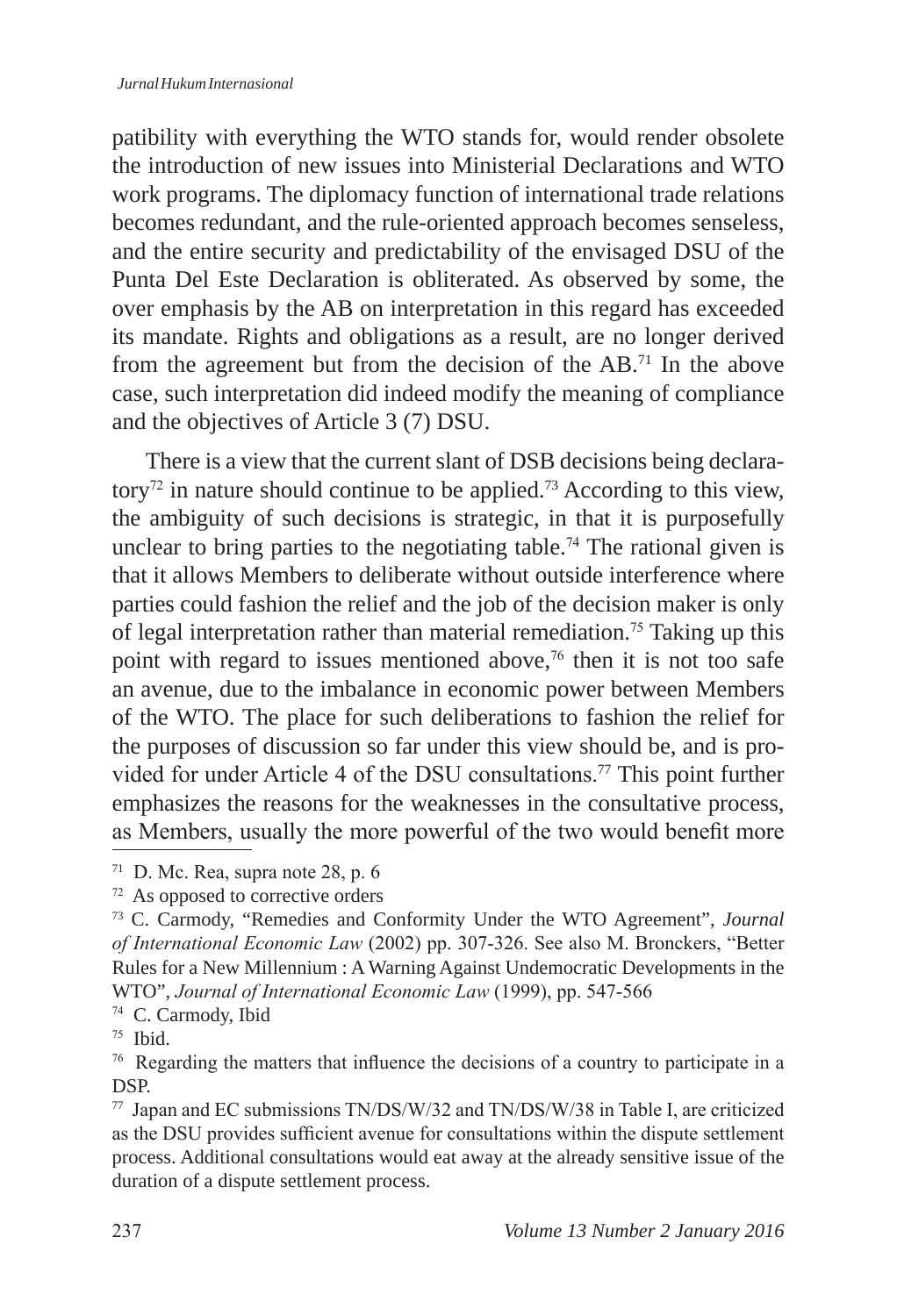from delaying the discussions to the last stage of the dispute settlement process, whilst continuing the application of the inconsistent measure. Furthermore, in the context of the WTO, where representation is governmental and the right to participate as third parties is not automatic,<sup>78</sup> the environment is quite secure from outside interference during negotiations.

The declaratory view draws it support in the WTO from the use of the plural "recommendations" of Article 19 (1) and (2) of the DSU, suggesting that a panel might make more than one recommendation. It supports its strategic theory from the use of bringing the measures "into conformity" in that "conformity" is ambiguous enough to achieve the objective of strategic ambiguity.

According to this approach, to achieve compliance of the wrongdoer rather than correction of the plaintiff's injury, would seek to prohibit the reinstitution of an offending measure, but not forbid measures of equivalent effect, provided they are implemented in a WTO-consistent manner.<sup>79</sup> In *US Superfund*,<sup>80</sup> a case involving a tax differential on petroleum products refined in the US, the panel explained that the respondent had three remedial options and that it was not the role of the panel to dictate any particular one. Accordingly, the three options included lowering the tax on foreign-refined crude or raising the tax on domestic crude or harmonizing the rate applicable to both domestic and foreign refined at some third point.81 Given the GATT's objective of lowering trade barriers, the panel should have noted the three options but recommended the best one in line with the objectives and sprit of the WTO Agreement. The ability to make suggestions on how to bring measures into conformity with WTO rules is a powerful tool that should be used more often.<sup>82</sup> Some authors have proposed that Panels should make

<sup>78</sup> Article 10 DSU

<sup>79</sup> Chi Carmody, supra note 73

<sup>80</sup> *United States-Taxes on Petroleum and Certain Imported Substances* BISD 34th Supp 136 (17 June 1987)

<sup>81</sup> C. Carmody, supra note 73

<sup>82</sup> J. Pauwelyn, "Enforcement and Countermeasures in the WTO : Rules are rules-Toward a more collective approach" *The American Journal of International Law*, April 2000, 94 A.J.I.L. 335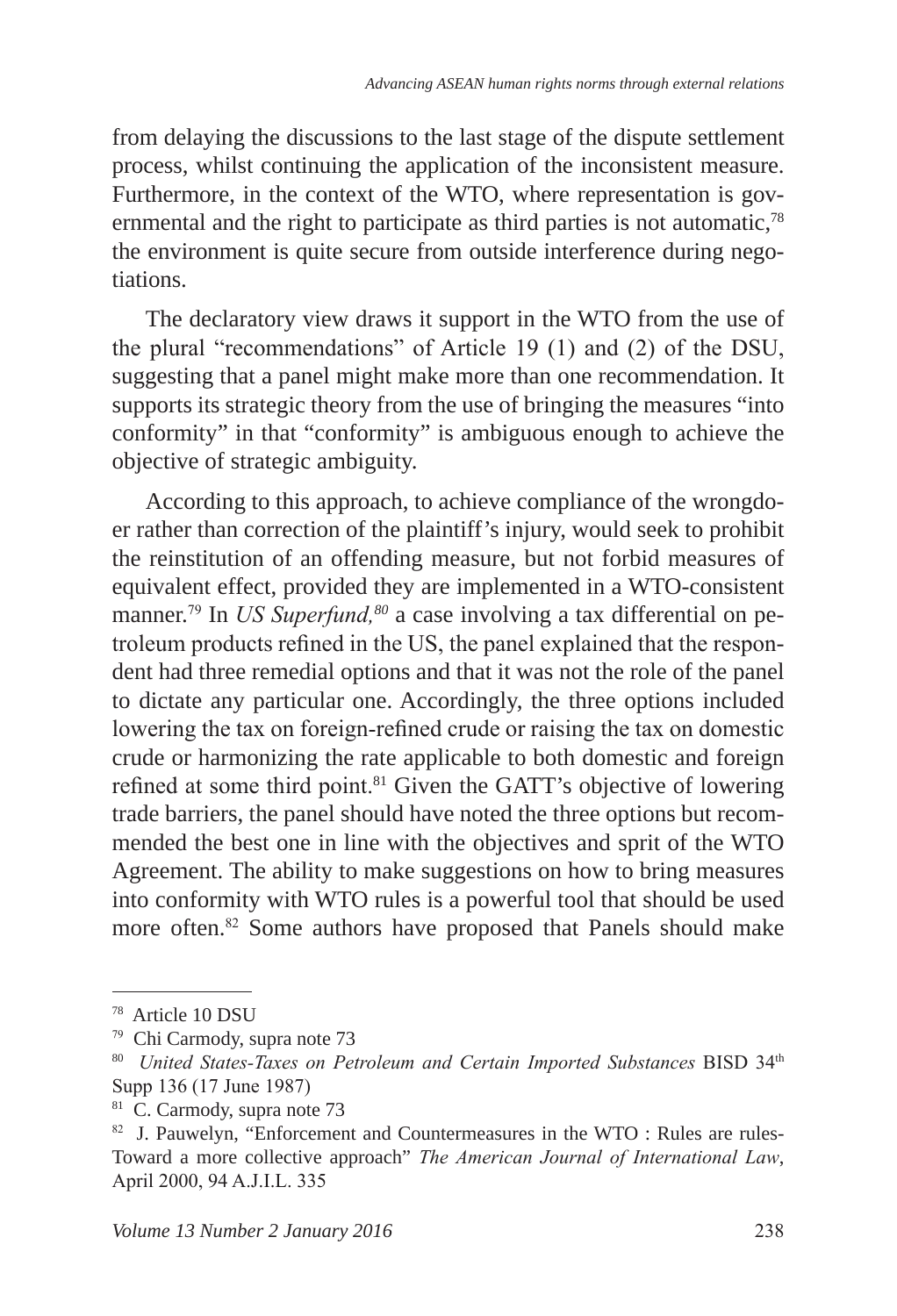more use of their prevailing power $83$  to suggest specific measure for implementing WTO dispute settlement decisions. Respondents' taking the suggested implementing measure would benefit from a legal presumption of WTO consistency and would dispense with the problems and concerns the "extended" approach has caused, which in turn would create greater faith and participation in the system by all Members.<sup>84</sup>

In settling a dispute under the WTO, Article 3 of the DSU speaks of a "satisfactory settlement of the matter" and to a "solution mutually acceptable to parties to a dispute and consistent with the covered agreements" with the view of providing security and predictability to the multilateral trading system. The outcome of the *Shrimp*<sup>85</sup> applying the concept of strategic ambiguity satisfied neither of these objectives. The outcome of the case could be seen as a legitimisation of unilateralism, and would further contribute to the exclusion of weaker members in participating in dispute settlement procedures due to the increased uncertainty. The contention that implementation in the *Shrimp* case is a multilateral concern and that it illustrates that compliance will probably go far beyond the original complainants to involve all those interested in supplying the relevant market<sup>86</sup> is flawed for a number of reasons. Firstly, the negotiation of a multilateral turtle conservation agreement should not be made a criterion for conformity as the WTO offers the forum to initiate new multilateral agreements, and the DSU as an avenue to do so is incorrect. The effect of allowing this interpretation of conformity also impeaches on the sovereignty of a Member nation in interfering with its choice of whether to agree to negotiate a new endeavor. Further, as in this case  $87$ , the pressure by environmental lobbyist was the driving force to the US administration enforcing a law that was in existence for some time but never applied extraterritorially for obvious reasons.<sup>88</sup> Secondly, Members conduct themselves based on negotiations

<sup>83</sup> Article 19 (1) DSU

<sup>&</sup>lt;sup>84</sup> E. Petersmann, "WTO Negotiators Meet Academics; The Negotiations on Improvements of the WTO Dispute Settlement System" *Journal of International Economic Law* (2003),<br><sup>85</sup> *United States-Import Prohibition of Certain Shrimp and Shrimp Products* WTO

Doc WT/DS58/AB/R

<sup>86</sup> C. Carmody, supra note 73

<sup>87</sup> s. 601 of the US Endangered Species Act

<sup>88</sup> Paragraph 2 (a) of the Final Act Embodying the Results of the Uruguay Round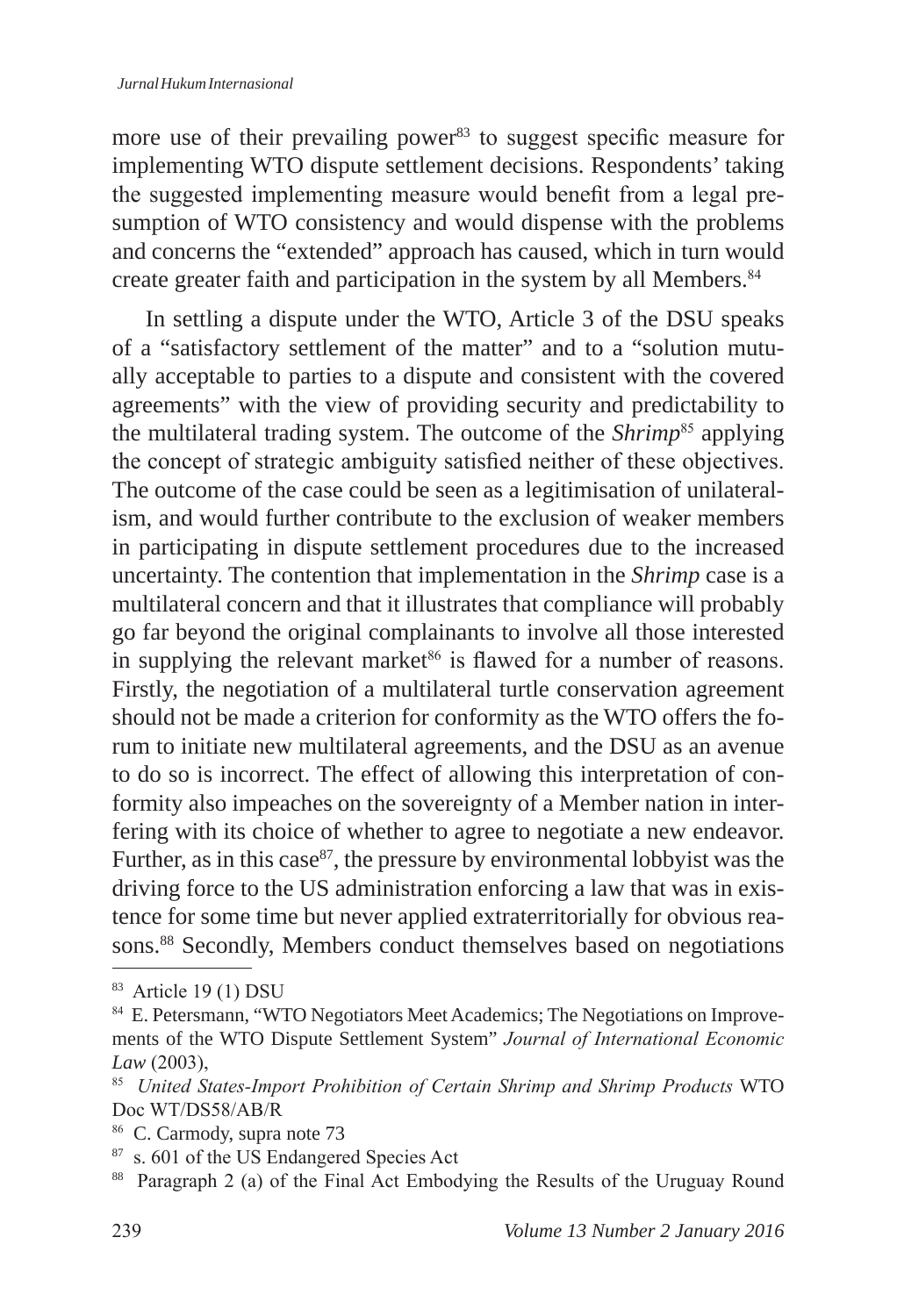already concluded. Accepting negotiations on a separated agreement as part of conformity is akin to asking members to negotiate on something where negotiations have already concluded and rights and obligations already exist, ignoring the doctrine of *pacta sunt servanda* in public international law and disrupting the already existing negotiated balance of rights and obligations.<sup>89</sup> The fact that the complainant's persistent assertion that the negotiation of a multilateral turtle conservation agreement and the conformity obligations of the US for the case at hand were separate issues, sacrifices the main aims of the DSU<sup>90</sup> in favour of strategic ambiguity. Thirdly it puts market access (for the complainant) in a worst position then before the new negotiations and the burden of obligations are operationalized before an agreement is reached. It ignores the issue of intentions of parties when adopting the agreement.

In the *Shrimp* case, the better approach, it is submitted was for the panel or Appellate Body to make a clear, definitive decision whether the measure was either consistent, and if it were not, recommend its withdrawal, as in Article 3 (7). The ambiguity of "bringing into conformity" and the subsequent qualification by the Article 21 (5) panel that the proposed negotiation of a multilateral turtle conservation agreement was sufficient conformity in the light of the surrounding circumstances of persistent objection and the manner the embargo was initiated in the first place creates extreme uncertainty in the DSU.

The Article 21 (5) panel in this case referred to the good faith efforts to reach a multilateral agreement as satisfied and compliance was deemed justified.91 The US government never approached the Malaysian Government before instituting the shrimp embargo. It only referred to the multilateral turtle conservation agreement after the finding of the Appellate Body in the original action. The Malaysian government's response before and during the Article 21 (5) panel proceeding was that

of Multilateral Trade Negotiations encumbers upon members to have submitted the WTO Agreement to their respective authorities for approval, therefore ideally there should never be such an application of a domestic law extraterritorially in violation of WTO rules.

<sup>89</sup> S. Charnovitz, "Rethinking WTO Trade Sanctions", *The American Journal of International Law*, Vol. 95, No. 4 (Oct., 2001) pp. 792-832

<sup>90</sup> Article 3 (6) DSU

<sup>91</sup> WT/DS58/RW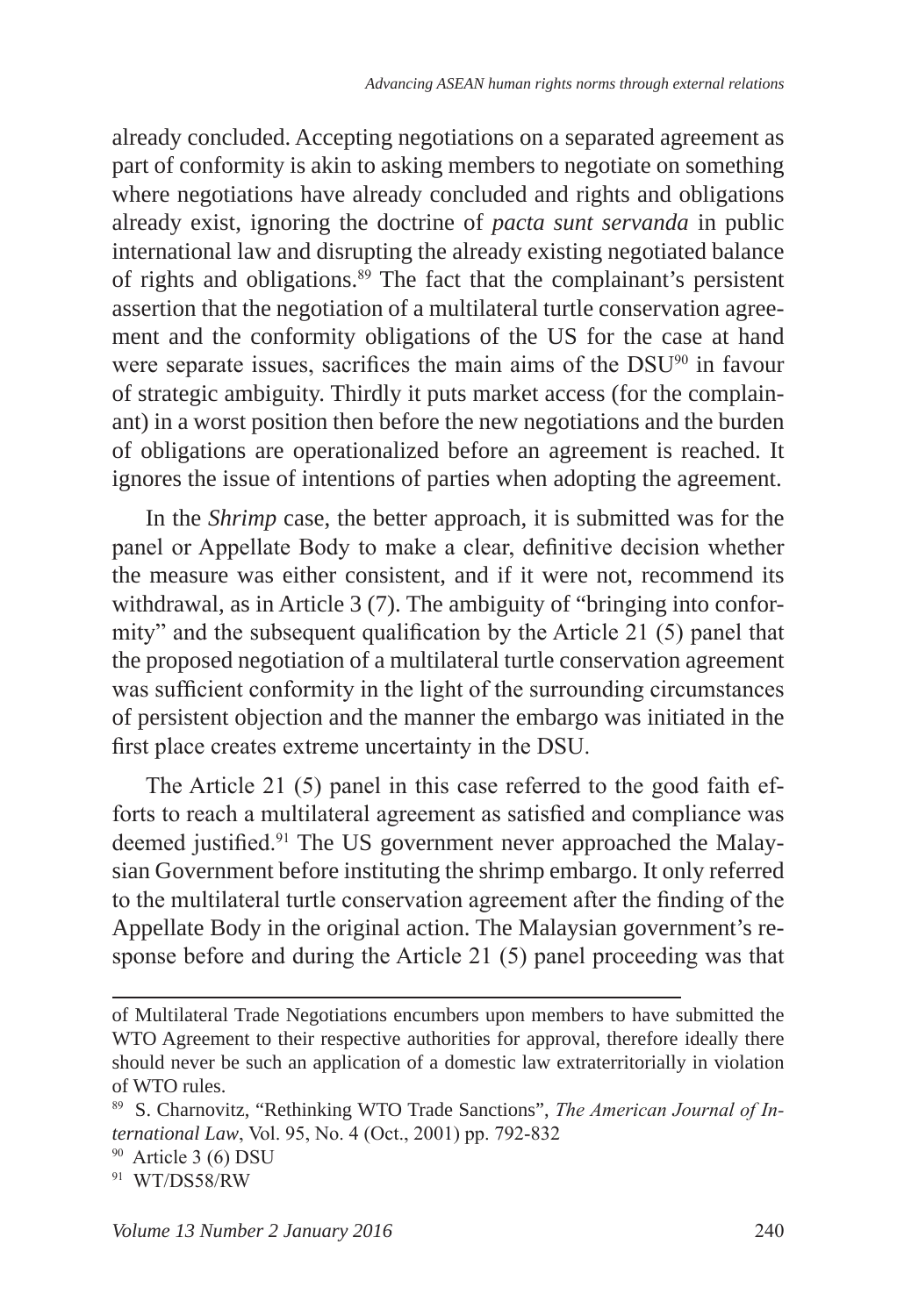compliance and the proposed multilateral shrimping agreement were separate and distinct issues. The manner in which the panel was able to read good faith from this adds even greater uncertainty and increases developing country lack of faith the DSU. According to some authors' Malaysia's ability to demand another Article 21 (5) panel is open-ended and that WTO conformity by the US may be reassessed at any time.<sup>92</sup> It is submitted, that for a developing country that has had to endure an embargo in excess of seven years, it is highly unlikely that Malaysia would seek another Article 21 (5) panel unlike Canada in the case of *Brazil-Aircraft,*93 for at least two reasons. Firstly it might be circumspect of what the panel will rule as in the first instance, and secondly there has been irreparable damage to its shrimping industry. The impact of the 21 (5) panel report was also to indirectly to create a reasonable period of time in perpetuity. Time can never run out as long as there is good faith efforts, the impact of such rulings are very obviously outside the competence of the DSU. It has been held that there are three key features that sets the WTO DSU apart from the rest. One of these is its ability to render binding decisions.  $94$  Binding decisions that are ambiguous enough to accommodate the declaratory view, it is submitted, is not worth the financial and political costs for a weaker nation to be willing to utilise the dispute settlement system.

Article 3 (1) states that the DSU contains the principles for the management of disputes applied under Articles XXII and XXIII of the GATT 1994. Article 3 (2) states that the WTO dispute settlement system is a central element in providing security and predictability to the multilateral trading system<sup>95</sup> and the DSB though its recommendations and rulings cannot add or diminish the rights and obligations of members provided in the covered agreements. Article 3 (3) recognizes that the prompt settlement of situations in which a Member considers that any benefits accruing to it directly or indirectly under the covered agreements are being impaired by measures taken by another Member is es-

 $92$  J. Kearns and S. Charnovitz, "Adjudicating Compliance in the WTO : A Review of DSU Article 21.5", *Journal of International Economic Law*, (2002)

<sup>93</sup> *Brazil-Export Financing Programme for Aircraft* WTO Doc WT/DS46/ARB

<sup>94</sup> B. McGivern, "Seeking Compliance With WTO Rulings on Globalisation", 36 *The International Lawyer* 141, Spring 2002

<sup>&</sup>lt;sup>95</sup> Indeed an effective and credible DSM is pivotal to the success of any agreement. See M. Martin, supra note 1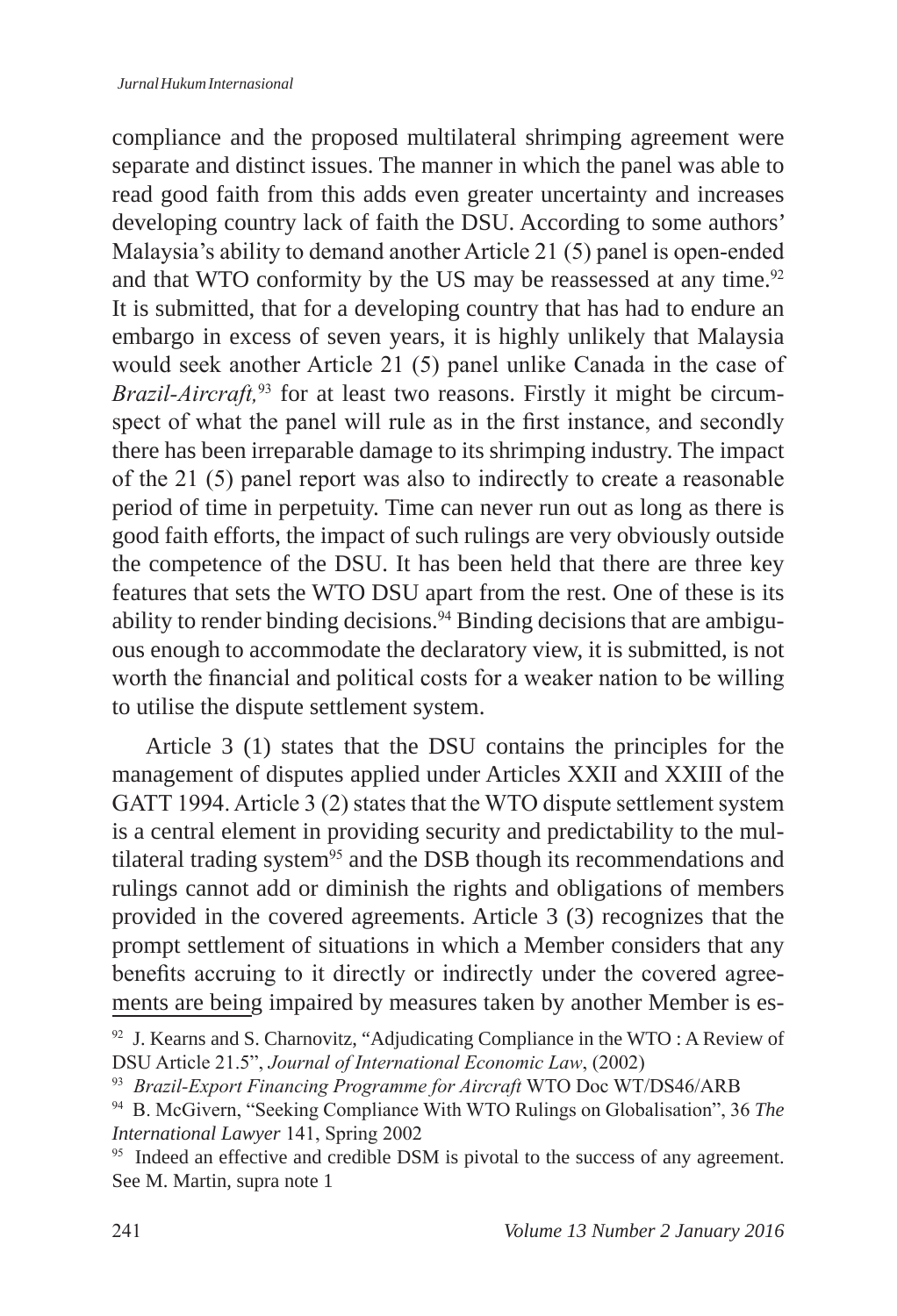sential to the effective functioning of the WTO and the maintenance of a proper balance between the rights and obligations of Members. DSB decisions are aimed at achieving a satisfactory settlement of matters in accordance with rights and obligations under the Understanding and covered agreements.96 The aim of the DSM is to secure a positive solution to a dispute.<sup>97</sup>

Article 3 (7) of the DSU sets out a hierarchy of four methods of implementation of DSB decisions<sup>98</sup>:

- i. a mutually acceptable solution, which is clearly to be preferred;
- ii. in the absence of a mutually acceptable solution, is usually the withdrawal of the measure concerned;
- iii. if immediate withdrawal of the measure concerned is impractical parties should agree on compensation as a temporary measure;
- iv. as a last resort, the possibility of suspending the application of concessions or other obligations on a discriminatory basis vis a vis the failing Member, subject to authorization of the DSB.

# **II. CONCLUSION**

Therefore the DSU and Articles XXII and XXIII of GATT 1994 seek to provide a balanced approach to the settlement of disputes through firstly, consultations to achieve a mutually acceptable solution as envisaged by article 3 (7), and failing a settlement/solution, a mechanism that provides transparent, prompt, equitable and positive conclusion through the panel and appellate processes. Central to this is that such decisions of the DSB must be confined to matters related to in the covered agreements to which the WTO DSU is guardian. This conclusion is arrived at from the emphasis placed on the covered agreements in Article 3  $(2) - (9)$  and 3. (11) and (12), and Article 1 (1) which cites Appendix 1 as containing a list of covered agreements to which the WTO DSU will apply. This therefore makes it unequivocally clear that the WTO DSU cannot concern itself with matters not arising from or

<sup>96</sup> Article 3 (4) DSU

<sup>97</sup> Article 3 (7) DSU

<sup>98</sup> A. Rosas, "Implementation and Enforcement of WTO Dispute Settlement Findings: An EU Perspective, *Journal of International Economic Law* (2001) ,pp 131-144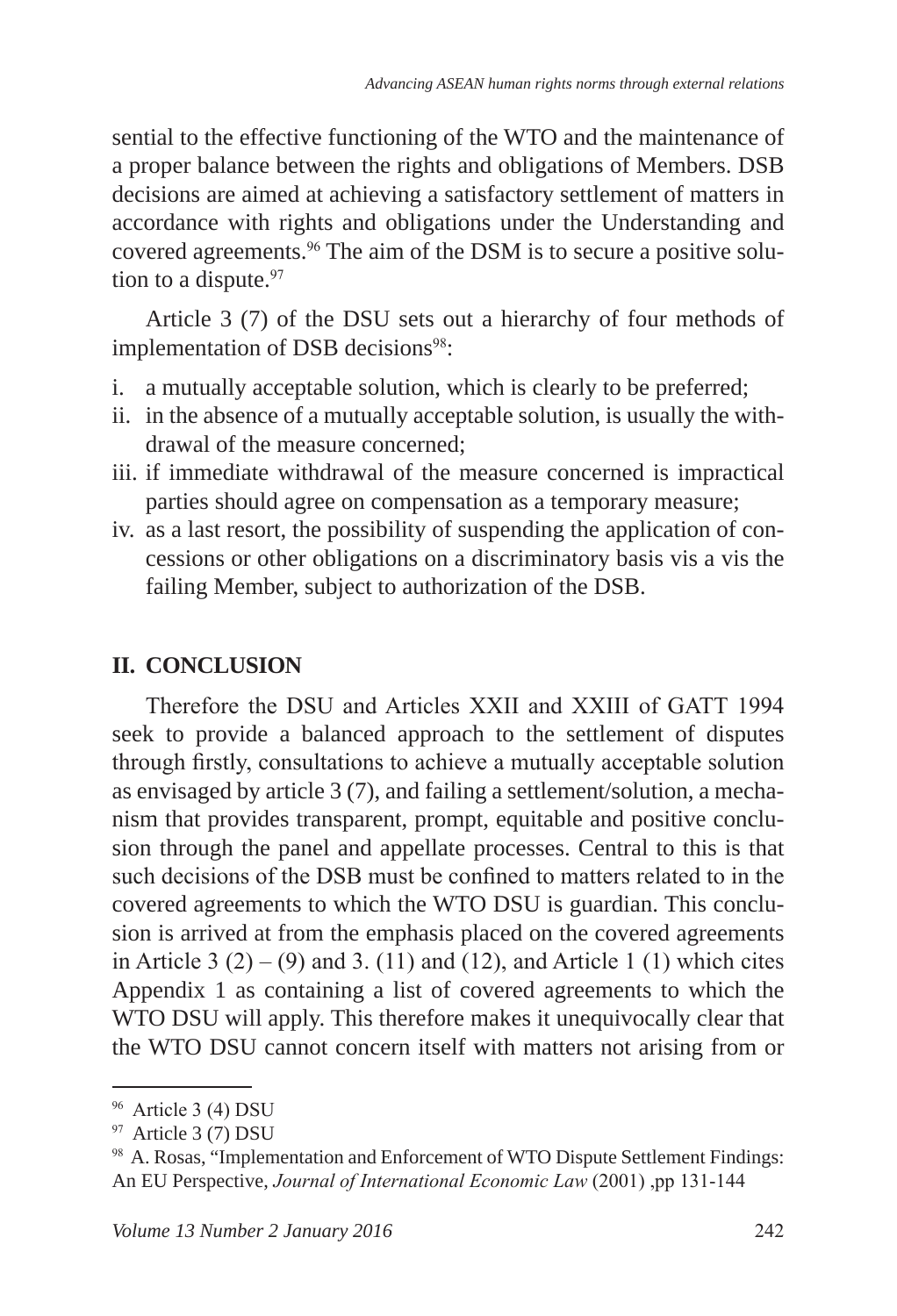having anything to do with the agreements mentioned in Appendix 1.

The impact of the Article 21 (5) Panel on what compliance entails in *Shrimp*, has damaged the DSU as it has created uncertainty from what is to be expected from a dispute settlement proceeding. The uncertainty, in turn affects the credibility and stability of the system. The economic and political cost of participating in a dispute, especially when the complainant is a developing country and the respondent a powerful developed member is clear. When the DSM does not create an environment for a weaker country to pursue its rights due to the instability of the system, it will cause members to pot for alternative means of steeling disputes. This when relating to parties of unequal economic and political power reverts the system to a power-based as opposed to a rule based one, undoing everything the WTO was meant to achieve.

## **REFERENCES**

- Ala'i, P. "Free Trade or Sustainable Development? An Analysis of WTO Appellate Body's Shift to a More Balanced Approach to Trade Liberalisation". 14. *American University International Law Review* 1129. 1999.
- Appleton, A. "Shrimp/Turtle:Untangling the Nets". *Journal of International Economic law* 2 (3) 477-496. 1999.
- Behrens, P. "Adjudicative Methods of Dispute Settlement in International Economic Relations" in E. Petersmann and G. Jaenicke. *Adjudication of International Trade Disputes in International and National Economic Law*. PUPIL volume 7 D. Dickie (ed).University Press. Fribourg Switzerland. 1992.
- *Brazil-Export Financing Programme for Aircraft .*WTO Doc WT/DS46/ARB.
- Brewer, J and S. Young. "WTO Disputes and Developing Countries". *Journal of World Trade* 33 (5) 169-182. 1999.
- Carmody, C. "Remedies and Conformity Under the WTO Agreement". *Journal of International Economic Law* (2002)
- Charnovitz, S. "Rethinking WTO Trade Sanctions". *The American Journal of International Law*. Vol. 95. No. 4 (Oct., 2001).
- Ehlermann, C. "Six Years on the Bench of the World Trade Court". Some Personal Experiences as a Member of the Appellate Body of the World Trade Organisation". *Journal of World Trade .* 36 (4) 2002.
- Ehlermann, G. "Six Years on the Bench of the World Trade Court". Some Personal Experiences as a Member of the Appellate Body of the World Trade Organisation". *Journal of World Trade .* 36 (4) 2002.
- Fitzmaurice, M. "The Practical Workings of the Law of Treaties" in M. Evans (ed). *International Law,* Oxford University Press. 2003.
- Grimwade, N. *International Trade; New Patterns of Trade, Production and Investment*. 2nd Edition, Routledge. 2000.
- Heiskanen, V. "The Regulatory Philosophy of International Trade Law". *Journal of*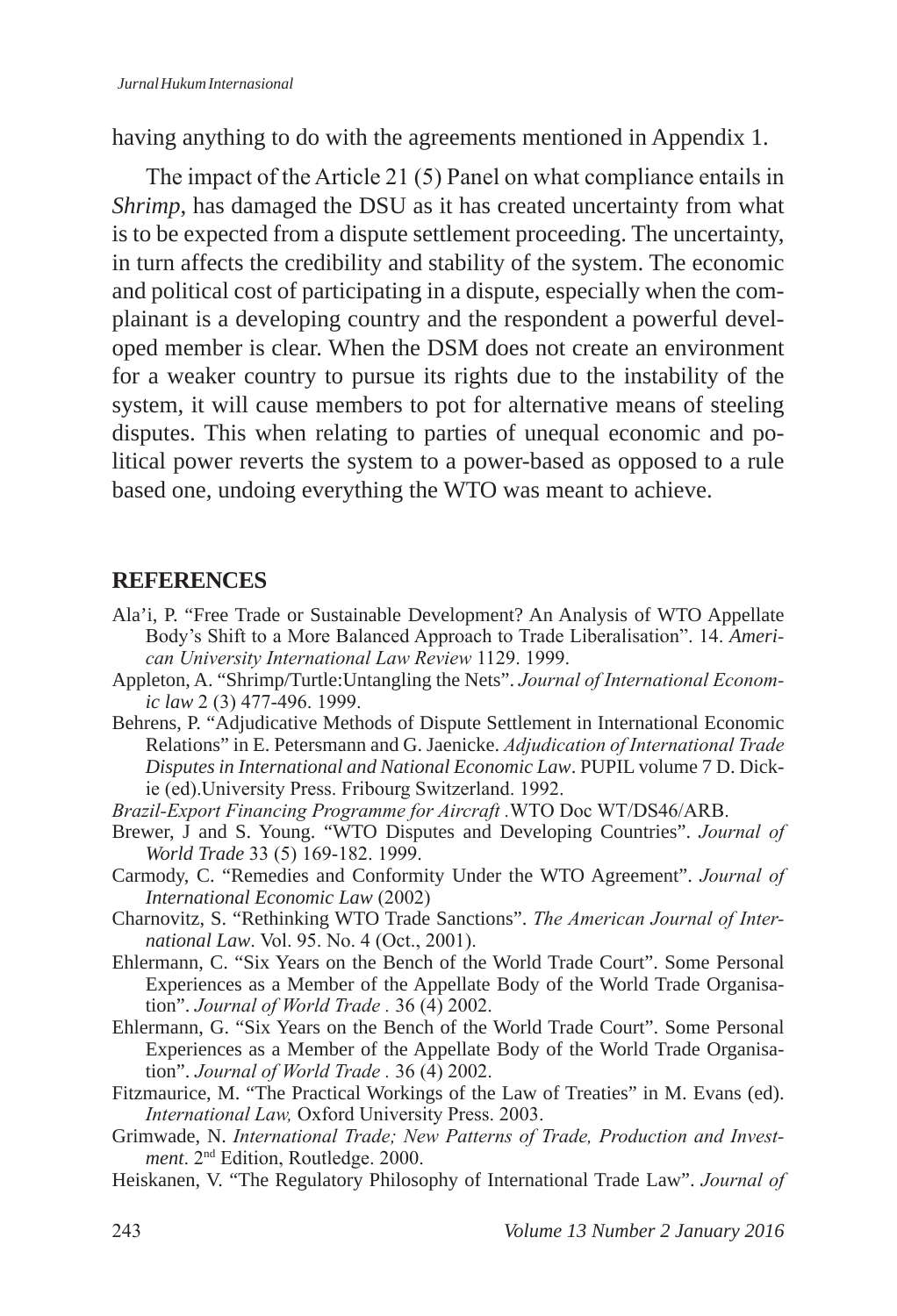*World Trade.* 38 (1). 1-36. 2004.

- Hoekman, B. and M. Kostecki. *The Political Economy of the World Trading System, The WTO and Beyond.* 2nd Edition. Oxford University Press. 2001.
- Horan, R., E. Bulte, and J. Shogren. "How Trade Saved Humanity from Biological Extinction : An Economic Theory of Neanderthal Extinction". *Journal of Economic behavior and Organization.*
- Hu, J. "The Role of International law in the Development of WTO Law". *Journal of International Economic law* 7 (1) 143-167. Oxford University Press 2004.
- Hudec, Robert E. *The GATT Legal System and World Trade Diplomacy*. Butterworth Legal Publishers, Second Edition. 1990.
- Icobucci, E. "The Interdependence of Trade and Competition Policies". 21 (2) *World Competition* 1997.
- ICSID Convention on Settlement of Investment Disputes Between States and Nationals of Other States, 1965. ICSID Doc. R 65-6.
- *Interpretation of the Convention of 1919 Concerning Employment of Women During the Night, Advisory Opinion*. 1932. PCIJ. Ser A/B. No. 50.
- Irwin, D. *Against the Tide : an intellectual history of free trade.* Princeton University Press. 1996.
- Jackson, J. "International Law Status of WTO Dispute Settlement Reports:Obligation to Comply or Option to "Buy Out"?. *American Journal International Law.* 98 (109). January 2004.
- Jackson, J. *The World Trade Organization, Constitution and Jurisprudence*. The Royal Institute of International Affairs. 1998.
- Kearns, J and S. Charnovitz. "Adjudicating Compliance in the WTO : A Review of DSU Article 21.5". *Journal of International Economic Law*. 2002.
- Kemp, S. "Psychology and Opposition to Free Trade". *World Trade Review.* Volume 6:1. 2007.
- Marceau, G. "WTO Dispute Settlement and Human Rights". 13 E.J.I.L 4*.* 2002.
- Marrakesh Agreement Establishing the World Trade Organisation. 1994.
- Martin, M. "Child Labour in Developing Countries:- reasons and solutions". A presentation at the SLSA Annual Conference. University of Striling. 2006.
- Martin, M. "WTO Dispute Settlement Understanding and Development". *Nijhoff International Trade Law Series.*2013.
- McGivern, B. "Seeking Compliance With WTO Rulings on Globalisation". 36 *The International Lawyer* 141. Spring 2002.
- McNair, A. *The Law of Treaties.* 2nd edition. Oxford university Press 1986.
- Pauwelyn, J. "Enforcement and Countermeasures in the WTO : Rules are rules-Toward a more collective approach". *The American Journal of International Law*. April 2000. 94 A.J.I.L. 335
- Pauwelyn, J. "How to Win a World Trade Organisation Dispute Settlement Based on Non-World Trade Organisation law". *Journal of World Trade.* 37 (6) 977-1030.
- Petersmann, E. "The GATT Dispute Settlement and the Uruguay Negotiations on its Reform" in P. Sarcevic and H. van Houtte (eds). *Legal Issues in International Trade,* Graham & Trotman/Martinus Nijhoff. 1990.
- Petersmann, E. "WTO Negotiators Meet Academics; The Negotiations on Improvements of the WTO Dispute Settlement System". *Journal of International Economic Law* (2003).
- Qureshi, A. "Interpreting World Trade Organisation Agreements for the Development Objective". *Journal of World Trade 37 (5) 847-882.* 2003.